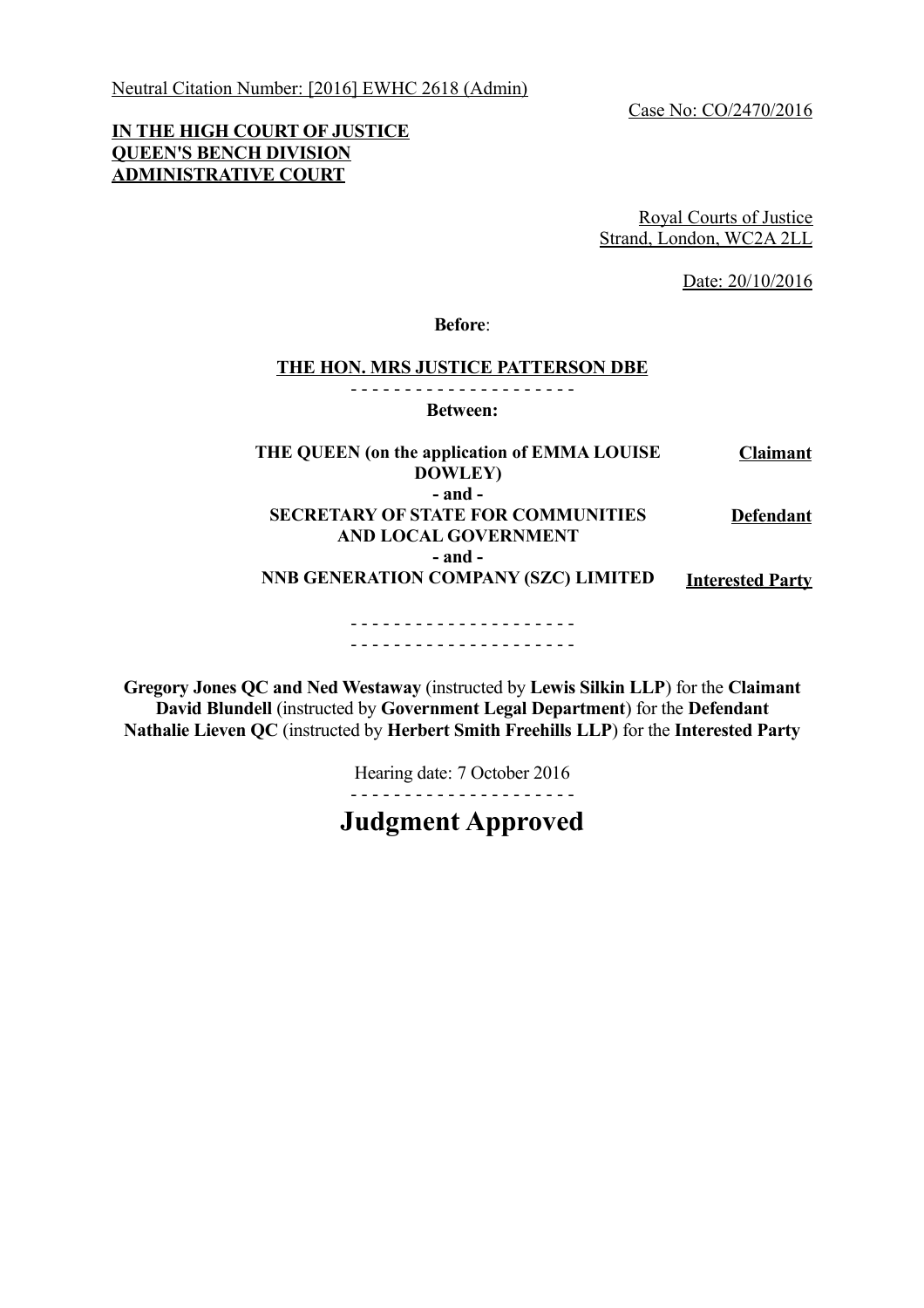## **Mrs Justice Patterson:**

#### Introduction

- 1. This is a claim for judicial review of a decision on the part of the defendant dated 31 March 2016 to authorise the interested party to enter onto land for the purpose of site investigation prior to the construction of a new nuclear power station known as Sizewell C. The authorisation was granted pursuant to section 53 of the Planning Act 2008 (2008 Act).
- 2. The authorisation was subject to conditions and related to land forming part of the Theberton House Estate (the Estate) owned by the claimant with her husband. The authorisation excluded land at Potters Farm. I say nothing further in the circumstances about land at Potters Farm.
- 3. The defendant is the authorising authority for the purposes of section 53 of the 2008 Act.
- 4. The interested party is the prospective developer of the development consent for Sizewell C new nuclear power station. It was the applicant for the authorisation. No application has yet been made for a development consent order for the proposed development.
- 5. Under the authorisation the interested party is able to enter onto the claimant's land for the purposes of site investigations in connection with its proposal to construct a new nuclear power station. The claimant's estate had been identified by the interested party as necessary to carry out various surveys, including environmental surveys, for the purposes of deciding the appropriateness of the land for development and the form of the proposal for the next stage of consultation. The surveys in question are both non-intrusive, such as walking over the land, and intrusive, such as the undertaking of various boreholes and trenching required for archaeological surveys. Other surveys are required to facilitate compliance with the Directive 2011/92/EU (the EIA Directive) and Directive 92/43/EEC (the Habitats Directive).
- 6. Permission to bring the challenge was granted by Cranston J on 20 July 2016 on all grounds.
- 7. In summary, the claimant's case is that the decision was unlawful on three grounds:
	- i) That the defendant failed to take into account, or properly take into account, the claimant's potential business losses as a result of the interested party's access onto the land;
	- ii) That the defendant misunderstood the claimant's case on the reasonableness of negotiations and/or failed to provide adequate reasons as to how he addressed that; and
	- iii) That, in considering the reasonableness of the negotiations, the defendant improperly, unfairly and/or irrationally restricted his assessment to a limited period and left out of account negotiations that had taken place subsequently.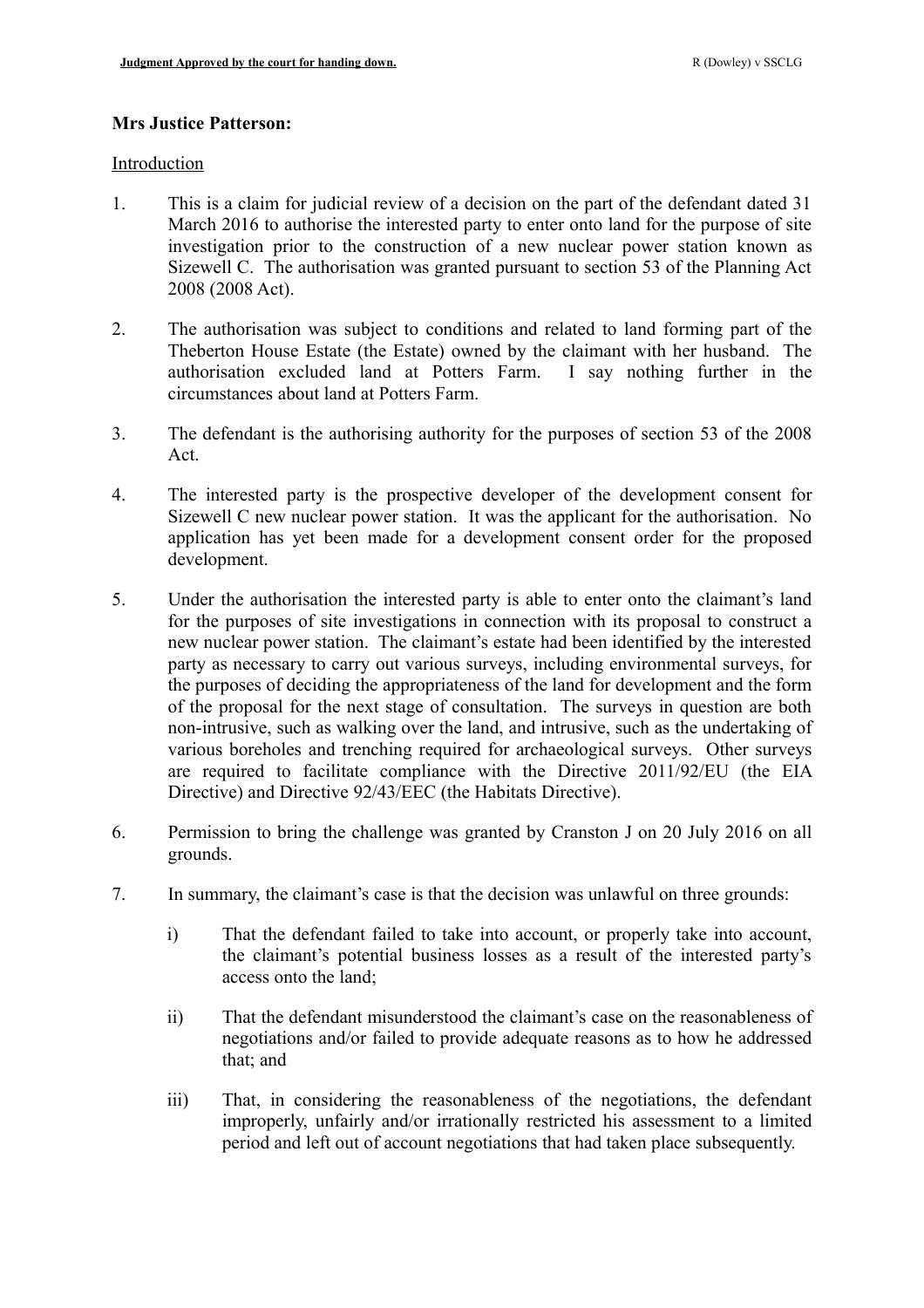#### Legal framework

8. Section 53 of the 2008 Act provides, so far as is relevant, that:

"(1) Any person duly authorised in writing by the Secretary of State may at any reasonable time enter any land for the purpose of surveying and taking levels of it, or in order to facilitate compliance with the provisions mentioned in subsection (1A), in connection with—

(a) an application for an order granting development consent, whether in relation to that or any other land, that has been accepted by the [Secretary of State]  $\frac{1}{2}$  $\frac{1}{2}$  $\frac{1}{2}$ ,

(b) a proposed application for an order granting development consent, or

(c) an order granting development consent that includes provision authorising the compulsory acquisition of that land or of an interest in it or right over it.

(1A) Those provisions are any provision of or made under an Act for the purpose of implementing—

(a) Council Directive 85/337/EEC of 27 June 1985 on the assessment of the effects of certain public and private projects on the environment, as amended from time to time,

(b) Council Directive 92/43/EC of 21 May 1992 on the conservation of natural habitats and of wild fauna and flora, as amended from time to time, or

(c) any EU instrument from time to time replacing all or any part of either of those Directives.

(2) Authorisation may be given by the Secretary of State under subsection (1)(b) in relation to any land only if it appears to the Secretary of State that—

(a) the proposed applicant is considering a distinct project of real substance genuinely requiring entry onto the land.

…

(4) A person authorised under subsection (I) to enter any land-

(a) must, if so required, produce evidence of the person's authority, and state the purpose of the person's entry, before so entering,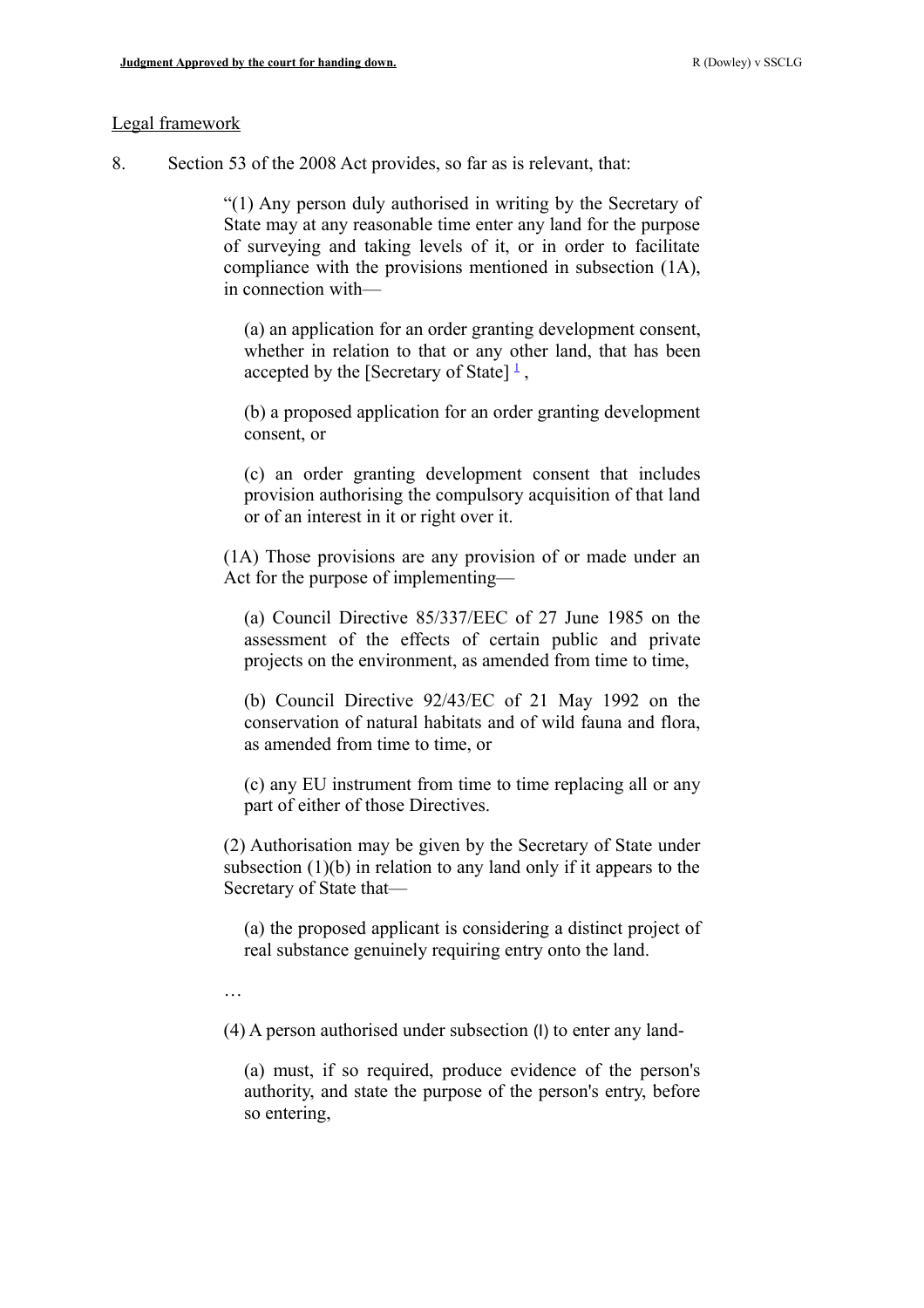(b) may not demand admission as of right to any land which is occupied unless 14 days' notice of the intended entry has been given to the occupier, and

(c) must comply with any other conditions subject to which the Secretary of State's authorisation is given.

…

(7) Where any damage is caused to land or chattels—

(a) in the exercise of a right of entry conferred under subsection  $(1)$ , or

(b) in the making of any survey for the purpose of which any such right of entry has been conferred,

compensation may be recovered by any person suffering the damage from the person exercising the right of entry.

(8) Any question of disputed compensation under subsection (7) must be referred to and determined by the Upper Tribunal."

9. Section 3(1) of the Human Rights Act 1998 (the HRA) imposes an obligation "so far as it is possible to do so" to read and give effect to primary legislation in a way which is compatible with Convention rights. Convention rights are defined in section 1(1) (b) of the HRA to include the right to peaceful enjoyment of possessions in Article 1 of the First Protocol (A1P1) to the European Convention on Human Rights (the ECHR). By section 6(1) of the HRA it is unlawful for a public authority to act in a way which is incompatible with a Convention right.

#### Relevant guidance

10. The Department for Communities and Local Government (DCLG) has produced nonstatutory guidance in a note headed Planning Act 2008: The Infrastructure Planning (Fees) Regulations 2010 Guidance. That provides in Annex A that:

> "Applicants are expected to act reasonably, first seeking to obtain … permission to access land directly before seeking authorisation under these provisions. Specifically, applicants should only submit requests for … access to parcels of land, where they consider they have been unreasonably refused that … access."

## Factual background

11. The Estate was identified by the interested party as being necessary for potential use for spoil storage, roads, borrow pit, campus accommodation and construction activities associated with the proposed construction of Sizewell C. The Estate has some 420 acres. The land affected by the authorisation is some 75 acres. At present, the land is used as agricultural land and as a commercial shoot.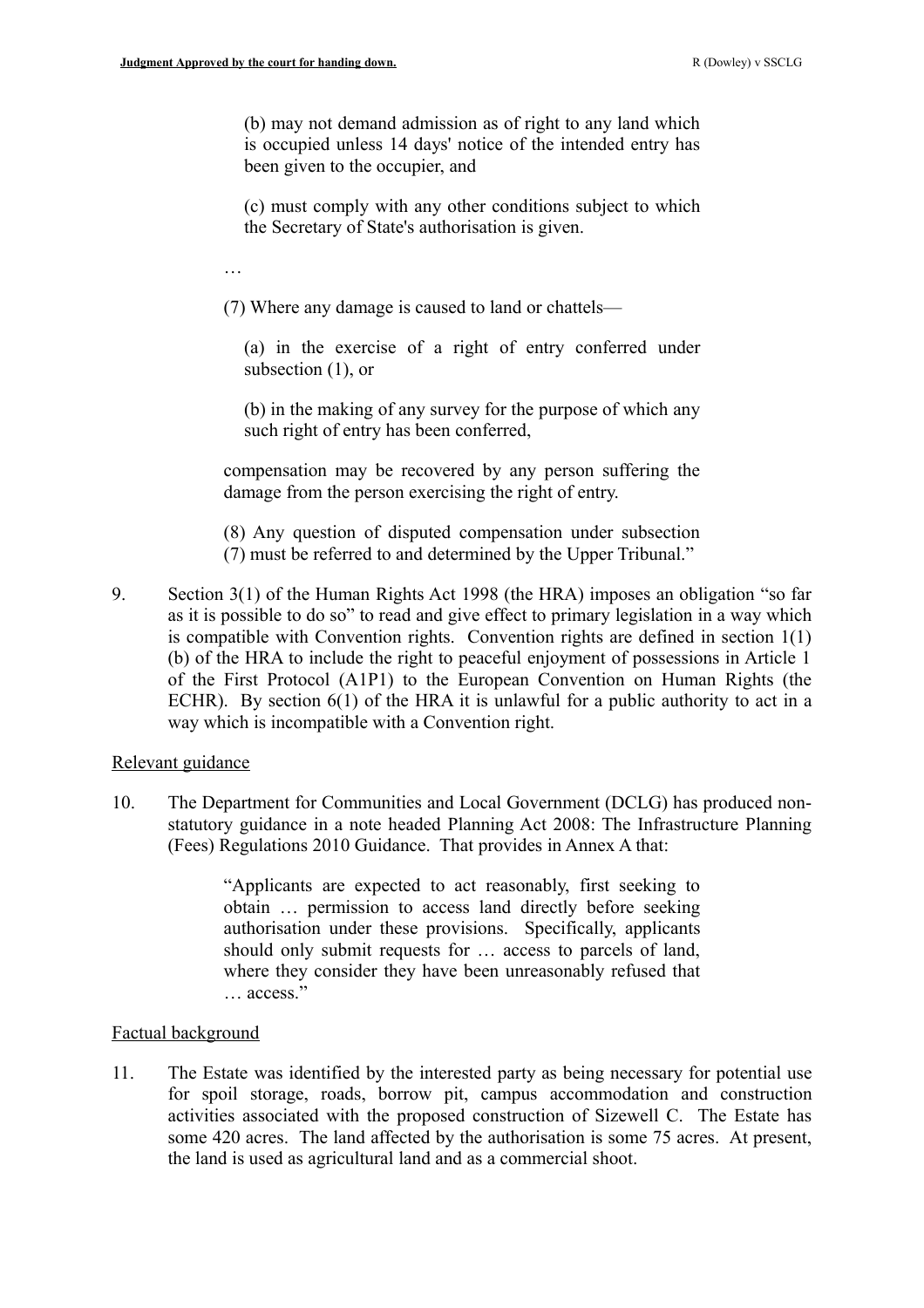- 12. In October 2012 the interested party began negotiations with the claimant for the acquisition of the land and also, from 22 April 2013, to enter the land for the purposes of carrying out a range of surveys. Those surveys are for a variety of purposes and include surveys to inform potential changes to the red line boundary of the site and ground condition surveys to inform the land take required as well as studies relating to ensuring compliance with Directive 2011/92/EU (the EIA Directive) and Directive 92/43/EEC (the Habitats Directive).
- 13. The chronology of the negotiations is set out in an appendix to the interested party's summary grounds of resistance. The appendix has not been the subject of any dispute. I attach it as Annex A to this judgment to show the negotiations carried out.
- 14. By early June 2015 the negotiations for rights of access to the land had not progressed. On 9 June 2015 the interested party made an application to the defendant for the grant of authorisation to access the land pursuant to section 53 of the 2008 Act. As a result of discussions a revised set of application documents were submitted on 10 July 2015. The defendant treated that submission as a revised application.
- 15. During the consideration of the application, but before it was determined, the claimant's representatives requested the defendant not to determine the application on two occasions to allow the fruitful progress of negotiations. First, in a letter dated 19 August 2015, the claimant's representatives requested the defendant to delay the determination of the authorisation request to enable the applicant and land owner to negotiate a fee undertaking and an access licence based on the draft the Applicant has previously provided, for a maximum of two months. Secondly, in a letter dated 3 December 2015 the claimant's representatives requested the Planning Inspectorate to delay the determination for a further six weeks.
- 16. Negotiations continued until 20 January 2016 when the interested party confirmed in correspondence that it would negotiate no further and would await the outcome of the authorisation request.
- 17. In March 2016 the Planning Inspectorate (PINS) issued its Recommendation Report (the report) to advise the Secretary of State on the determination of the interested party's application. The report recommended that the application be granted, subject to conditions, with the exception of the area known as Potters Farm.
- 18. On 31 March 2016 the defendant granted the interested party's application for authorisation subject to conditions. The decision notice included the schedule of conditions and the recommendation report. Both were sent to the claimant's representatives as well as the interested party and were made available on the Inspectorate's website.
- 19. The claimant accepts that the interested party:
	- i) is considering a distinct project of real substance; and
	- ii) genuinely requires entry onto the land.
- 20. The claimant's challenge, confirmed in oral argument, is to the exercise of the discretion on the part of the Secretary of State which is given under section 53(2). In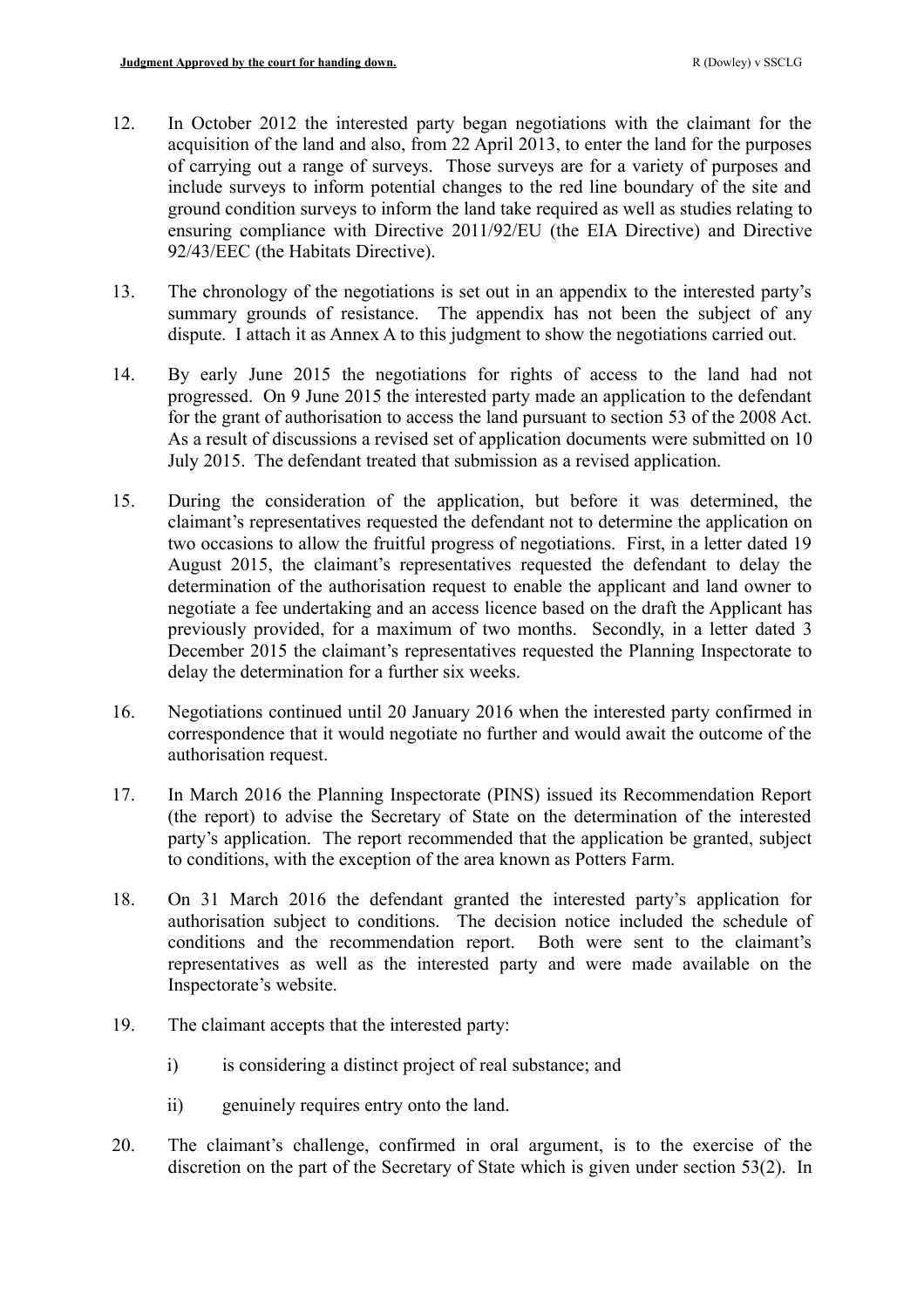short, the claimant contends that the fact that the statutory requirement for the making of an order is met, does not mean that the defendant is under an obligation to go on to make it. The defendant has a discretion whether to grant the authorisation which is to be interpreted consistent with the statutory scheme in question. The claimant's claim is a challenge to the executive act on the part of the defendant and not to the scheme.

Ground 1: Whether the defendant failed to take into account, or properly take into account, the claimant's potential business losses by reason of the interested party's access to the land

- 21. The essence of the claimant's case is that she has always been advised that she would suffer substantial business losses, some of which are not recoverable under the 2008 Act. Her case is that the defendant wrongly left out of account the financial losses to the claimant's business interests from disturbance, in particular, agricultural operations and a pheasant and partridge shoot and/or failed to determine whether or not such disturbance would be subject to compensation.
- 22. Her case is that the issue of compensation for business disturbance was clearly raised in correspondence by her advisers. Matters that she raised were not exhaustive but illustrated the problem. In response to a question from the court the claimant helpfully provided general itemisation of heads of losses which she suggests are not covered by section 53(7). They would include:
	- i) "Any loss deriving from disruption as opposed to damage especially including commercial shoot losses where wild and released birds would not be 'chattels';
	- ii) Other indirect financial losses including loss of farming revenue and associated losses, for example, disruption to crop rotation, and loss of subsidy payments, environmental grants and charges;
	- iii) Other indirect financial losses;
	- iv) Inconvenience and hardship;
	- v) Licence fee foregone."
- 23. Those were all matters that were clearly raised with the defendant, first in a letter dated 23 July 2015 from King & Wood Mallesons (then acting for the claimant) which pointed out that "given that construction of the accommodation blocks and associated facilities would take up only a limited proportion of the land, extensive archaeological trenching work would be wholly disproportionate and would lead to long term disruption of crop production, our clients' shooting enterprise and, by implication, the employment of staff on our clients' estate." The letter sought that any authorisation should include a condition that the applicant would be liable for the inevitable loss of income that the claimant would suffer due to the interruption of their farming and shooting operations.
- 24. Second, on 3 December 2015, by which time Paul Winter & Co were acting for the claimant, the issue was raised again in a letter that repeated that the draft conditions and section 53 provided inadequate protection in relation to financial losses arising from disruption to the claimant's commercial shooting and other activities on the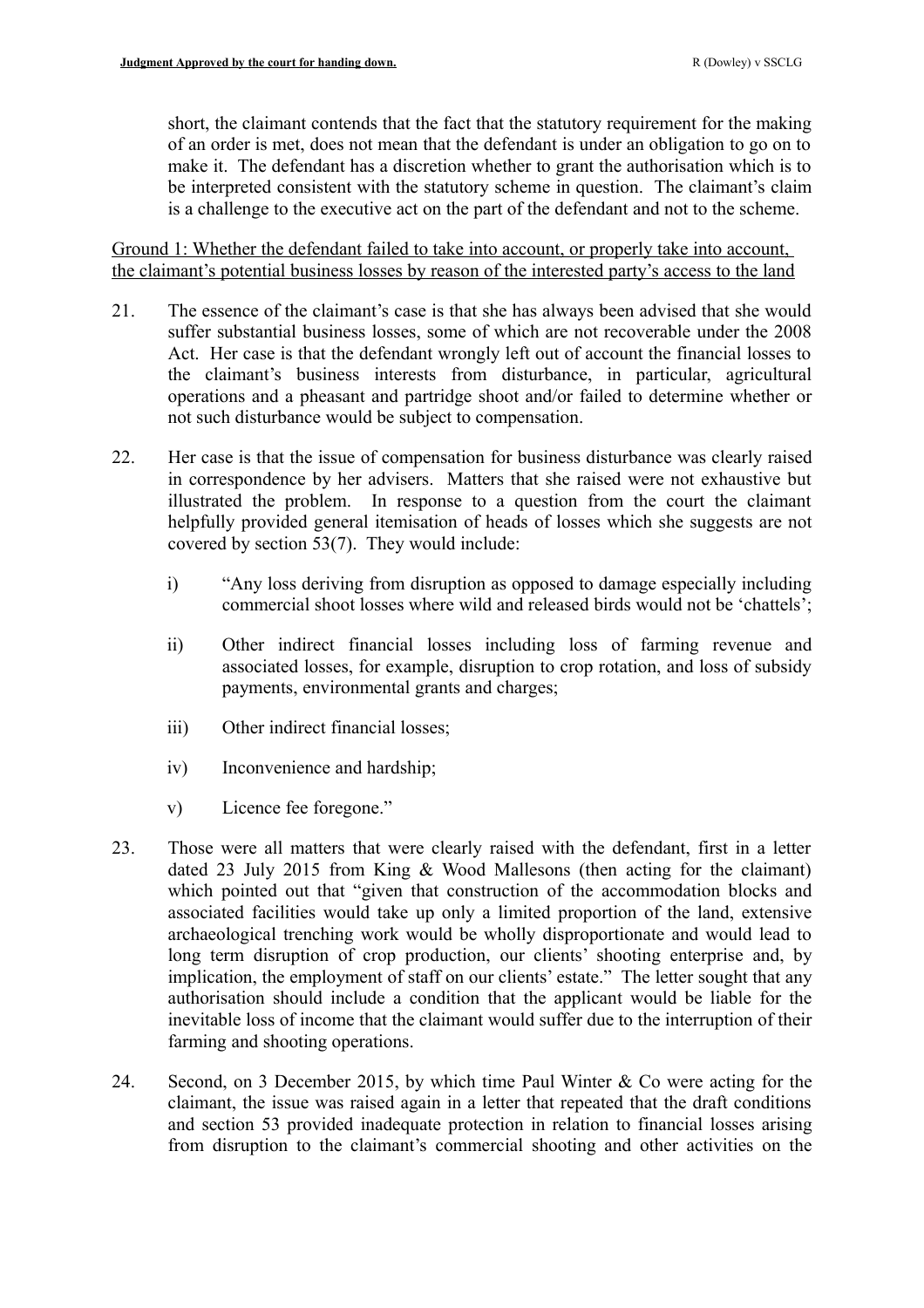estate, assuming that the relevant losses were not caused by damage to land and chattels.

- 25. Third, in an email dated 21 January 2016 Mr Winter raised the question as to whether "it is proportionate to leave Mr and Mrs Dowley in a position of being uncompensated for the substantial financial business losses which would be caused by [the interested party's] exercise of the extensive and intrusive access rights sought."
- 26. The claimant submits that it was incumbent on the defendant to address the issue with enhanced care (or anxious scrutiny) as whether or not compensation was payable was plainly highly relevant to any assessment as to whether or not the proposed interference with the claimant's proprietary rights was lawful and proportionate. It was a point that the defendant did not and has not addressed in either the reasons for the decision which are entirely silent on the topic or in the recommendation report which, while it does refer to the point, does not grapple with it.
- 27. Such an approach, the claimant submits, infringes her legitimate interests and represents an unlawful approach in that:
	- i) If the PINS considered that the claimant's business interests did not require protection there was no basis upon which it could come to that conclusion and/or it gave no reasons for coming to that view;
	- ii) If PINS did consider that the business interests were protected by section 53(7) or the draft conditions proposed that was wrong and/or irrational and/or not the subject of any reasons;
	- iii) If PINS intended to provide a condition to protect the business interests it wrongly omitted to do so.
- 28. The separate section within the recommendation report under the heading 'Human Rights Act 1998' did not revisit the issue and appeared, without any clear explanation, to rely upon the imposition of conditions. Such an approach, the report concluded, would be justified and proportionate.
- 29. In the case of **R (Innovia Cellophane Limited) v Infrastructure Planning Commission**[2012] PTSR 1132, a decision on section 53 of the 2008 Act, Cranston J found compliance with A1P1 on the basis that the authorisation was under a set of conditions that protected the landowner's interests [36]. Here, it is submitted that the claimant faces at least twelve months of disturbance to her commercial use without any compensation for business losses.
- 30. At the very least there was a duty on the defendant to give reasons which he did not do. The claimant relies upon the case of **R v Northamptonshire County Council** [1998] ELR 291 where Laws J (as he then was) said:

"…however exiguous any particular statutory duty to give reasons may be, there must surely at least be a basic requirement, namely that the decision–maker must explain, with whatever brevity, why the decision in question has been taken "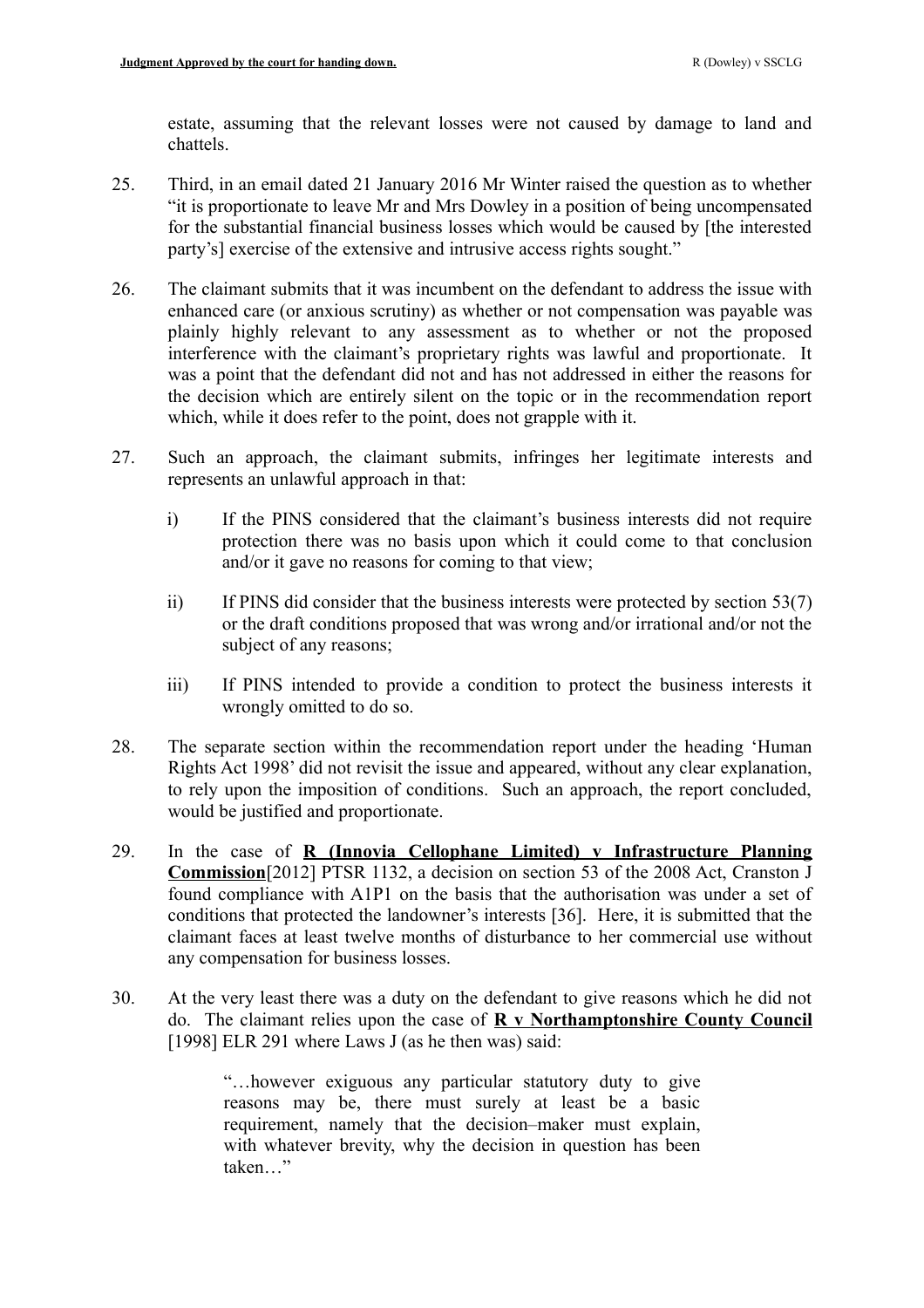- 31. The issue of whether the claimant could recover compensation was relevant to whether the authorisation decision was proportionate. The amount of any compensation could be determined by the Upper Tribunal at a later date.
- 32. The defendant contends that section 53(2) poses a statutory test. Once that is satisfied the defendant can consider whether to exercise his discretion to make the order.
- 33. It is of note that section 53(7) refers to "any" damage to land or chattels and subsection (8) provides that "any question of disputed compensation" under subsection (7) must be referred to and determined by the Upper Tribunal. Whilst the claimant does not accept the jurisdictional question of heads of damage the statutory language is very clear. The Upper Tribunal is specialist in the area of compensation and, therefore, it is understandable that Parliament left the losses which were the subject of the claims for damages to be determined by it. It is not for the Secretary of State to interfere with this statutory scheme.
- 34. The defendant contends that the claimant should go to the Upper Tribunal and argue that her losses were compensatable. On a domestic construction the losses could be within section 53(7). If they were not, the section could be read down in accordance with section 3 of the HRA. That would cover many heads of loss.
- 35. Even if the Upper Tribunal ruled that the losses claimed were not eligible for compensation there remains A1P1 so that the claimant is protected on all approaches.
- 36. The interested party contends that the claimant's case is contrary to the statutory scheme. The claimant's approach fails to understand how the statutory scheme works. The Secretary of State is to take into account the nature of the interference in determining whether to grant the authorisation and the statutory scheme says that compensation for losses and other rights is to be determined at the Upper Tribunal. The business losses would appear to be consequential to the damage to the land but, if not, because the interference has to be proportionate it can read down section 53(7) to take into account any losses. If section 53(7) cannot be read down then the issue is one of incompatibility of the statute with the Human Rights Act.

# Discussion and conclusions

- 37. I start with the statutory scheme. Although the claimant refers to the contents of section 53(2)(a) as a precondition it seems to me that they are better described as the statutory requirements which have to be met before the Secretary of State can go on to consider whether to grant authorisation which is then within his discretion. In this case, the claimant accepts that the interested party is considering a distinct project of real substance and genuinely requires entry onto the land. Accordingly, whether described as preconditions or a statutory test matters not because, on any description, the threshold for considering whether authorisation is to be granted has been reached.
- 38. That means that authorisation for rights of access may be given by the Secretary of State. That authorisation may be conditional. If so, a person duly authorised must comply with conditions on the authorisation which is granted. The claimant described the situation as authorised trespass. In fact, what is being authorised is entry onto land of another that would normally be unlawful, to exercise rights in accordance with the authorisation granted.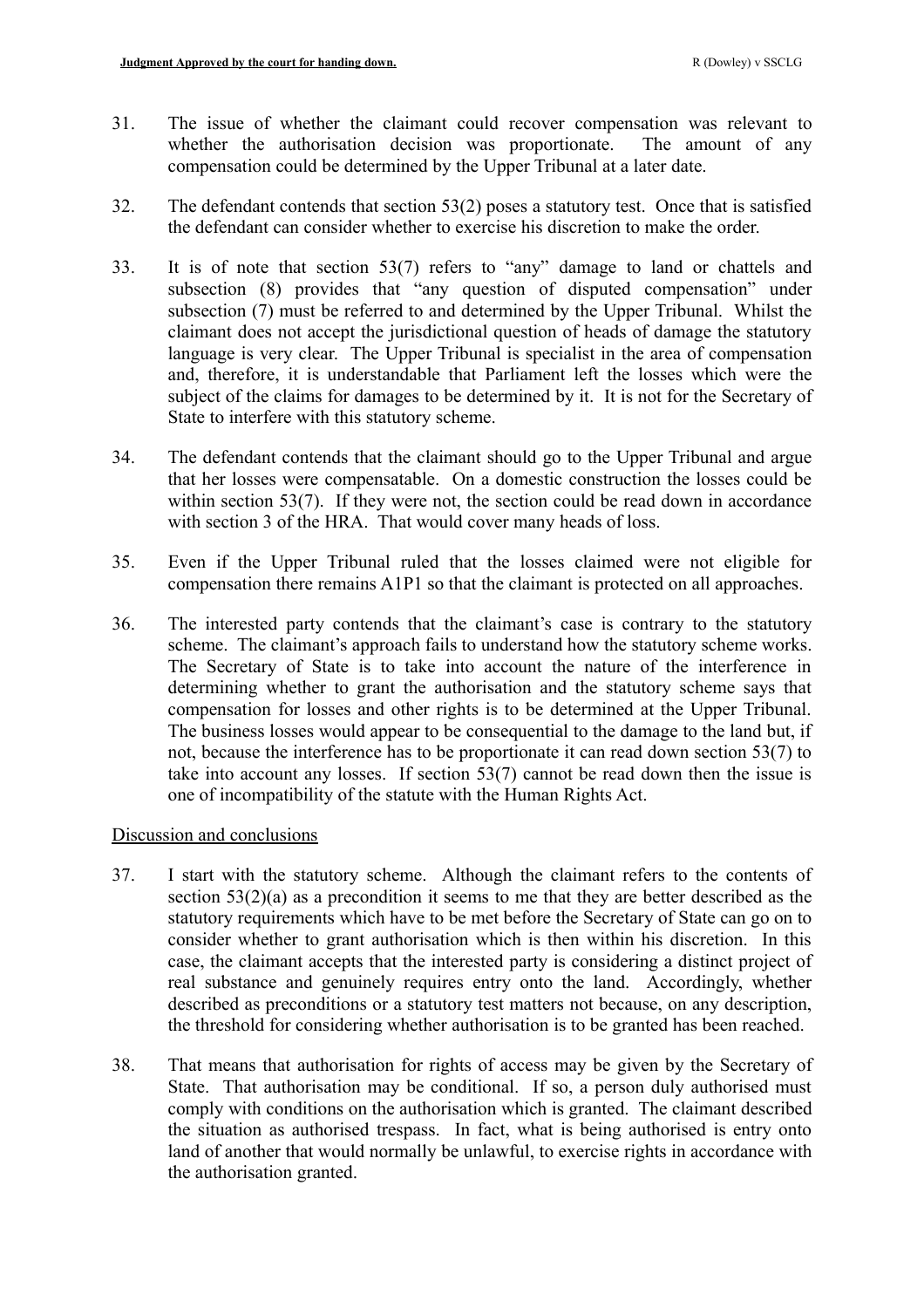- 39. The statutory scheme provides for compensation arising out of the authorisation in the event of any damage to land or chattels under section 53(7). It further provides that any question of disputed compensation must be referred to, and determined by, the Upper Tribunal. Thus, in my judgment, the scope of section 53 is to grant to the Secretary of State the power to authorise entry onto another's land, subject to conditions where necessary, but not to grant the Secretary of State any power to deal with compensation. Compensation is recoverable by any person suffering damage to land and chattels as a result of the exercise of rights of entry but any dispute of whatever nature, namely, of principle or of quantum is to be referred to and determined by the Upper Tribunal. The reason for that is because the Upper Tribunal in the Lands Chamber is the specialist court in compensation matters. On a plain and ordinary reading of the words used, as a matter of domestic construction, in my judgment that is the meaning, the scope and the architecture of the section.
- 40. The claimant contends that the defendant should rule on whether the types of losses that she says that she will incur are compensatable. The claimed heads of loss outside the scope of damage to land and chattels were before the Secretary of State in the correspondence submitted in the instant case prior to the grant of authorisation. The defendant, therefore, had to form a view on their recovery as that was relevant to whether the authorisation decision was proportionate. In any event, the defendant was under a duty to give his reasons for whether the claimed losses were within or without the statutory provision. Compensation is limited under section 53(7) to that arising from damage to land and chattels. There is no reference in section 53 to other compensation codes under the Compulsory Purchase Acts.
- 41. An alternative, which was suggested here by the claimant, was to include a condition on the authorisation which provided for provision for compensation outside the statute. The claimant submits such a condition would be lawful because of the deficiencies in the statutory provision of section 53.
- 42. The difficulty with the claimant's case is that it appears contrary to the plain words of the statutory scheme. Section 53(8) states that any question of disputed compensation under subsection (7) must be referred to the Upper Tribunal. It draws no distinction between issues of principle and quantum. What is recoverable in principle is often a question of mixed fact and judgment. Whether a loss is consequential on damage to land or chattels is ascertainable and subject to evidence after entry under the authorisation. Those are classically matters for the Upper Tribunal which has specialist expertise in that area.
- 43. Further, as the interested party submits, the claimant's construction does not work in practice. If the Secretary of State indicated that certain losses were recoverable, in the absence of actual evidence as to what had occurred it could be submitted that either that would bind the Upper Tribunal or it would create a legitimate expectation outside the parameters of the statutory provision. In either event such a consequence would be unnatural and, in my judgment, contrary to the statutory scheme. It is not unusual in the field of compulsory purchase for acquisition of land or acquisition of rights to be confirmed when the entitlement to and level of compensation is not known. That is dealt with at a later stage and, again, if there are disputes, in the Upper Tribunal. Section 53 of the 2008 Act is entirely consistent with that approach.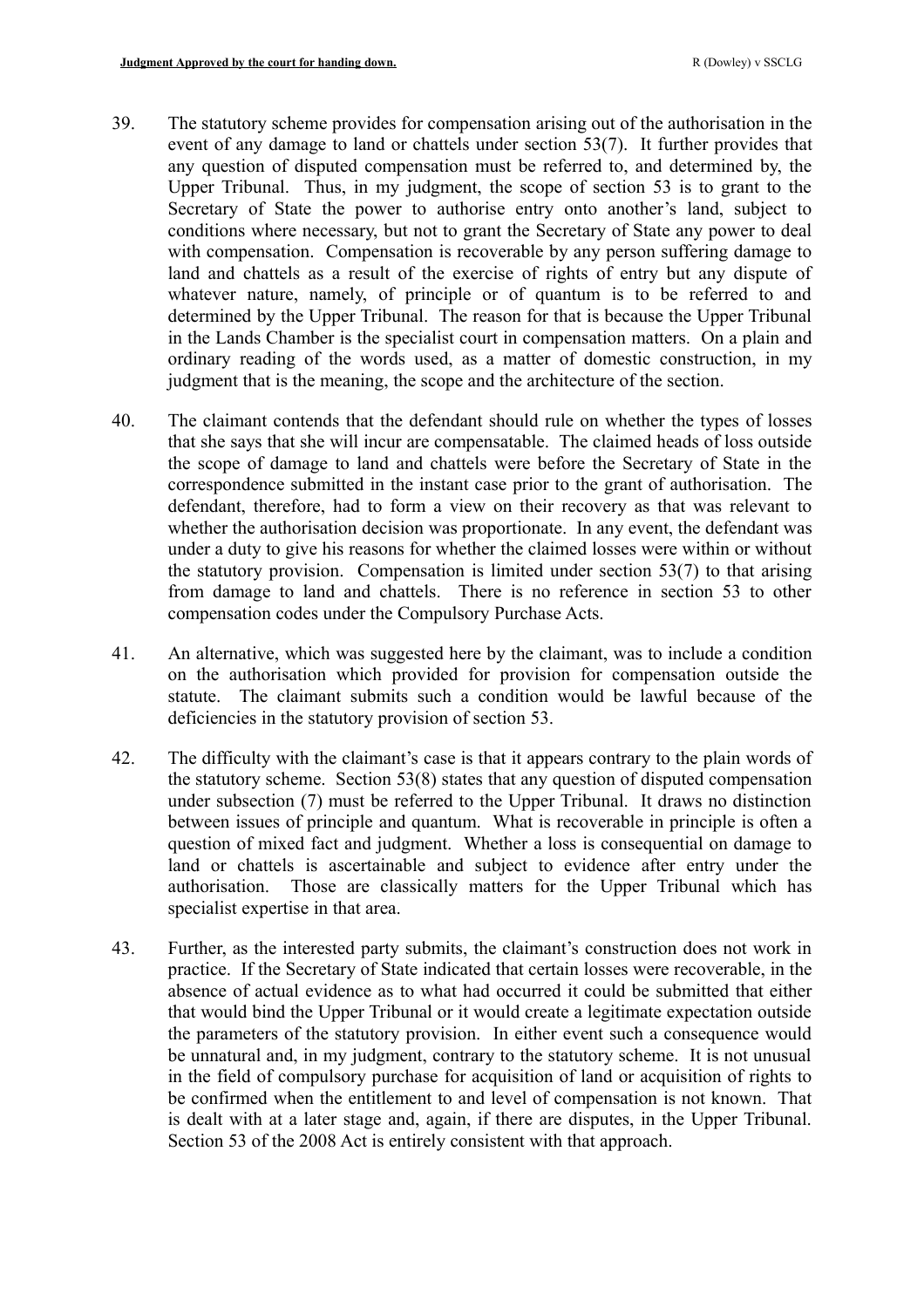- 44. The Secretary of State should obviously take account of the nature of the interference as a result of any authorisation that he grants but there is no need for him to carry out the exercise that the claimant says that he must. He is entitled to rely upon compensatable losses being adjudicated upon in the Upper Tribunal. Business losses would ordinarily be consequential to damage to the land. If they are not, then because any interference has to be proportionate, there is the power on the part of the Upper Tribunal to read down section 53(7) to take into account any such losses. There is no need, as the claimant contends, for the Secretary of State to consider and determine A1P1 at the section 53 stage because those rights remain for consideration by the Upper Tribunal. The Upper Tribunal has broad powers to read down: see **Ghaidan v Godin-Mendoza** [2004] 2 AC 557.
- 45. The claimant contends that **Mott v Environment Agency** [2015] EWHC 314 (Admin) (upheld on this point in the Court of Appeal) is authority for the proposition that the availability and level of compensation is relevant to the exercise of proportionality when granting the authorisation. I did not find the case of any great assistance on this point. Factually, it is very different involving as it did restrictions on Mr Mott's salmon catch but the paragraphs relied on in particular by the Claimant [80-99] on A1P1 and the approach to be taken, namely, whether the measures in question pursue a legitimate aim and, in particular, whether they strike a fair balance between public interest and the rights of an individual, or impose on the individual concerned an excessive or disproportionate burden, do not advance the issues here. In general terms, I accept that the defendant has to take into account the availability of compensation as part of his decision making process, but that is provided for in the 2008 statutory scheme which he is entitled to rely upon. His conclusion on whether the authorisation is proportionate does not need further particulars.
- 46. Further, the statutory scheme should, subject to matters of causation, be capable, in principle, of including many, if not all, of the particular business losses. On the list produced at the hearing the interested party accepted that there would be consequential losses sustained by the claimant. In each case a claim would be subject to causation issues but they were not matters where there was or seemed to be a bright line of jurisdiction.
- 47. As to the claimant's suggested condition it seems to me that that would be going outside the statutory remit on the part of the Secretary of State when the statutory scheme provides a clear guide as to what is recoverable. I have real doubts as to whether such a condition would be lawful as part of the authorisation that the Secretary of State is empowered to grant. That is because such a condition would be authorising compensation (a) outside the statutory scheme of section 53, and (b) impinging on the powers of another body with specialist jurisdiction, namely, the Upper Tribunal.
- 48. That means that the claimant may not have the certainty that she would like at the authorisation stage that her prospective heads of loss would be recoverable but that is not to say that she will not recover them. Rather, the position is that the extent of that recovery will not be known at the time of authorisation. That is analogous to the position of any party whose land is acquired after the confirmation of a Compulsory Purchase Order (CPO). The position would be different if the claimant were not to be entitled to compensation but she is. It is clearly provided for in the statutory scheme, to be construed as I have set out.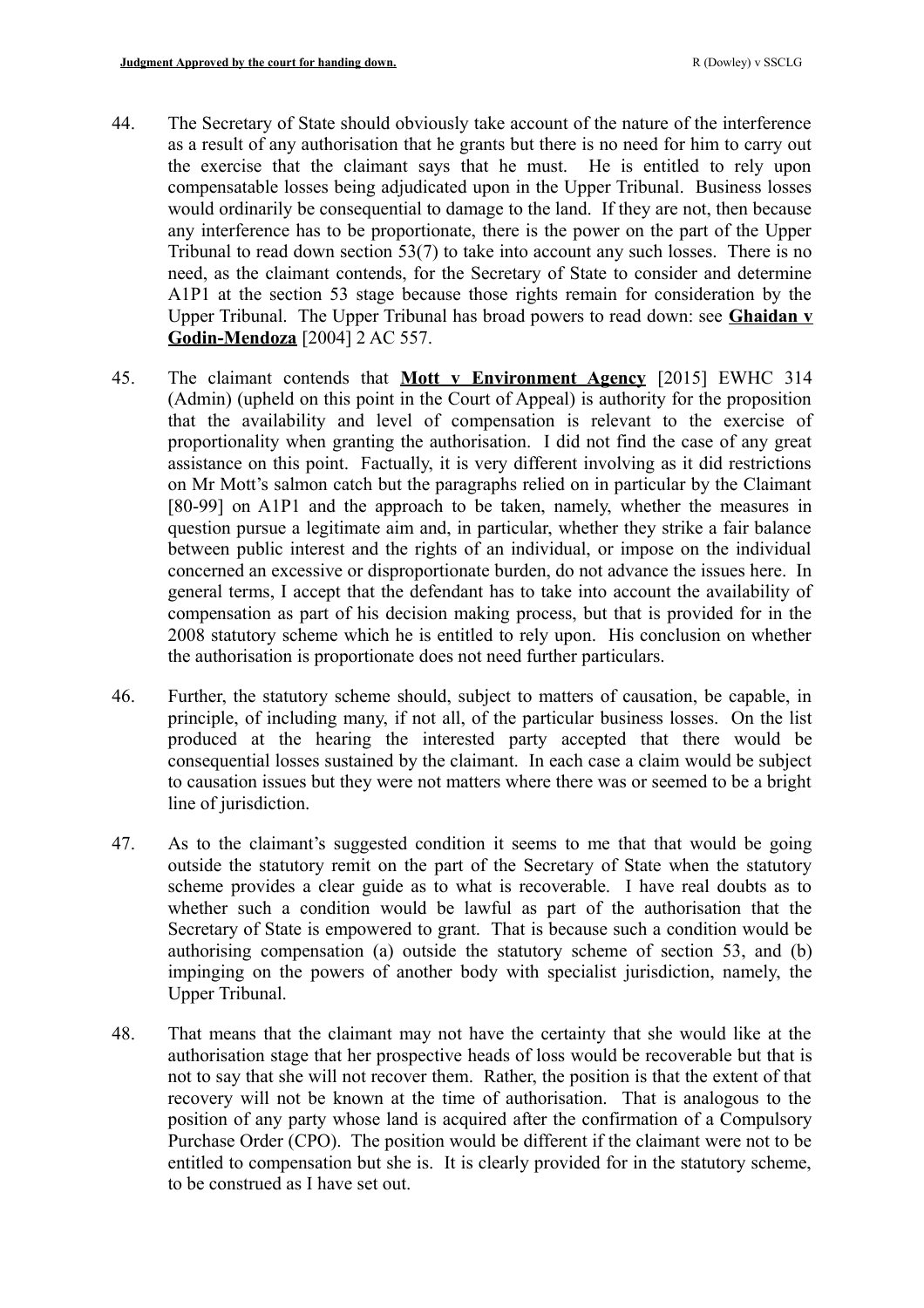- 49. Even if the Upper Tribunal ruled that certain heads of loss would be not eligible for compensation then the balancing exercise required under A1P1 would mean that the claimant was protected.
- 50. The next issue under this ground is the extent of the duty on the defendant to give reasons. The claimant contends that there is plainly a duty to give reasons. Even if there would be no duty, where (as here) a public authority purports to give reasons they must be adequate. As Laws J (as he then was) said in **R v Northamptonshire County Council ex parte W** [1998] ELR 291, "However exiguous any particular statutory duty to give reasons may be, there must surely at least be a basic requirement namely that the decision maker must explain, with whatever brevity, why the decision in question has been taken…" In the present case, as in the case of **Horada v Secretary of State for Communities and Local Government** [2016] EWCA Civ 169 "The reader of the decision letter would have had to have been not only well informed but also psychic" to have understood the reasoning (see [49]). The claimant contends that there is no indication at all of how (and, indeed if,) the defendant resolved the issue of how the level and nature of damage to the claimant's business interests would be taken into account.
- 51. The authorisation was sent to Mr Winter, acting on behalf of the claimant, under cover of a letter of 31 March 2016. The letter noted that it enclosed a copy of the decision notice which includes a schedule of conditions and the recommendation report. The claimant was then informed that those documents, together with copies of correspondence with PINS were available on the website and a link was given to enable access to those documents. The authorisation is a relatively short document of 31 March 2016. Behind that was a two page document headed 'Reasons for the decision'. Having set out the background the document continued:

"The Secretary of State is satisfied that the applicant has sought to agree access to the land (excluding the Potters Farm land) with the landowners over a reasonable period of time (between) 2013 and 2015) and on reasonable terms, and that there is nothing in the correspondence to suggest that further negotiations would result in the reaching of an agreement. The Secretary of State is satisfied that entry to the land is needed to enable the applicant to carry out surveys required to inform the Project. …The Secretary of State is satisfied on the basis of the information provided and available that he may authorise the service of a notice under section 53(1) and section 53(3A) of the Act for the land (excluding the Potters Farm land), and that this authorisation is justified and proportionate in the wider public interest in this particular instance."

- 52. Conditions are then set out, as is the authorisation plan. Behind that is the section 53 recommendation report with annexes. The recommendation report extends to some 28 pages including a section on the PINS assessment. Within that there is a subheading 'Human Rights Act 1998'.
- 53. The case of **R v Northamptonshire County Council ex parte W** upon which the claimant relies concerned an appeal to an education appeals committee against a decision on the part of school governors in which they refused to reinstate a child who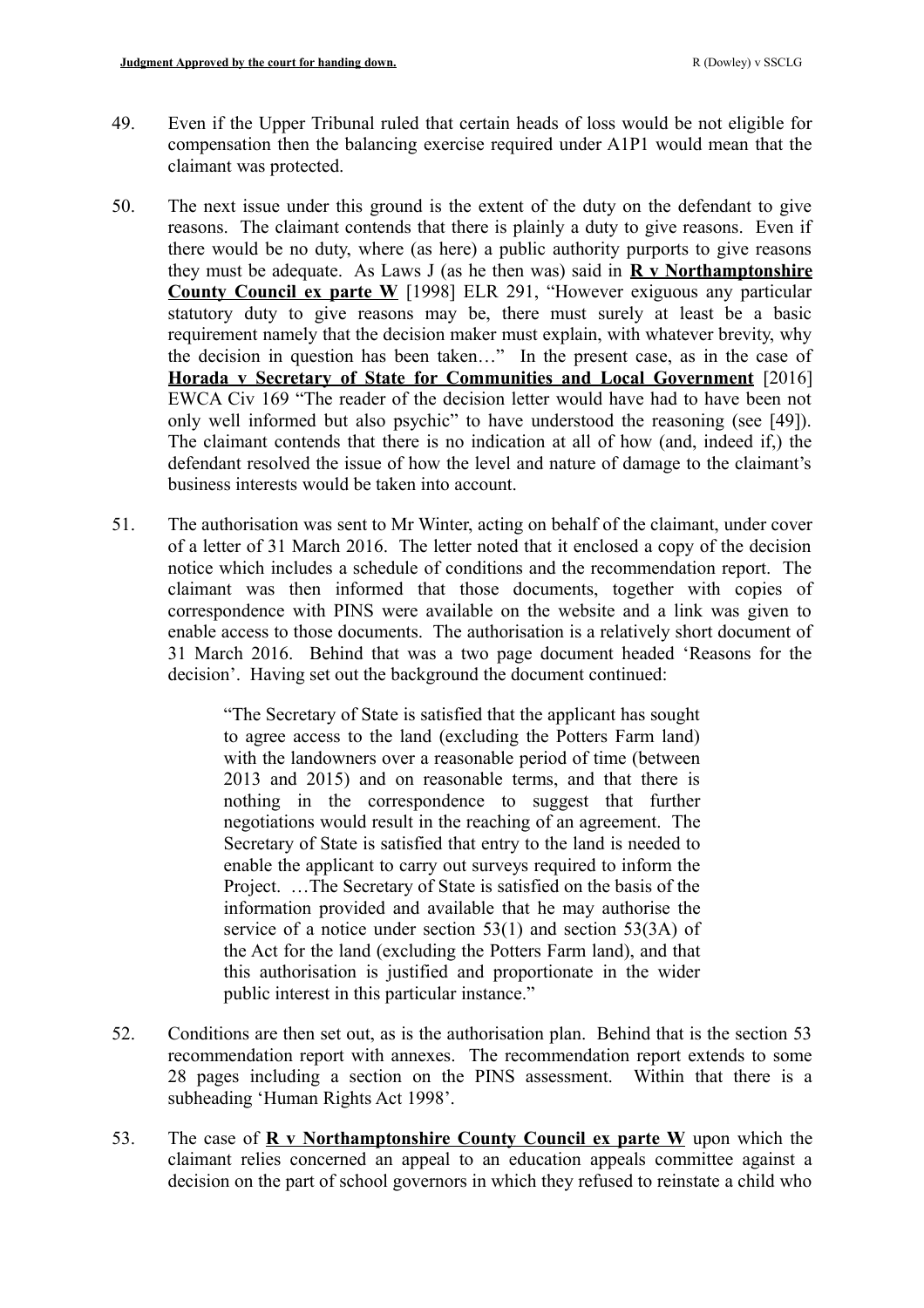had been excluded from school. The court held that the Committee had to explain, however briefly, why the child had been excluded from the school; what the Committee said did not tell the parents why D was being excluded. When an extreme measure was taken something more was justified. An assumption that the parents must have realised that the appeal was being upheld on the same grounds as the headmaster had given was no answer. The Committee had just said permanent exclusion was in the circumstances the reasonable course of action for the school. Laws J (as he then was) said at [296B]:

"In any event I would be slow to hold that in a context such as this the Committee, which is manifestly obliged to bring its own mind to bear on the matter, must necessarily be taken to have adopted the headteacher's reasoning by virtue only of the fact that it arrived at the same result in the events that had happened."

The attack was on the basis of paragraph 14 of schedule 16 to the Education Act 1996 which provided that:

"The decision of an appeal committee and the grounds on which it is made shall be communicated by the committee in writing to the relevant person, the local education authority and the governing body …"

- 54. Not only is the statutory scheme different and distinct from that which is the concern of the court in this case but the wording of the relevant provisions is different. That is not to say that the Secretary of State in the context of the 2008 Act is not under any obligation to give reasons. Far from it, he accepts that he is, hence the heading 'Reasons for the decision'. Where reasons are given it is axiomatic that they have to be adequate.
- 55. The reasons given do not expressly incorporate the recommendation report supplied by PINS. However, in the accompanying letter it is made clear that the recommendation report from the PINS accompanied the decision notice. The question then is whether it can be inferred that the Secretary of State followed PINS reasoning in its recommendation report.
- 56. One of the purposes of requiring the decision-maker to give reasons for his decision is so that those who are affected by the decision may themselves decide whether the decision is susceptible to legal challenge: see **Save Britain's Heritage v Number 1 Poultry Limited** [1991] 1 WLR 153 at [166]. Reasons can be seen in the decision letter and in the recommendation report if it is permissible to read them together. The Secretary of State here is the primary decision maker. He is not reviewing or conducting any appeal against an earlier decision. In **Horada** at [36] Lewison LJ said:

"To paraphrase a famous saying: the inspector proposes; the Secretary of State disposes. Where the Secretary of State follows the inspector's recommendation it will be easy to infer that the Secretary of State has also adopted the inspector's reasoning."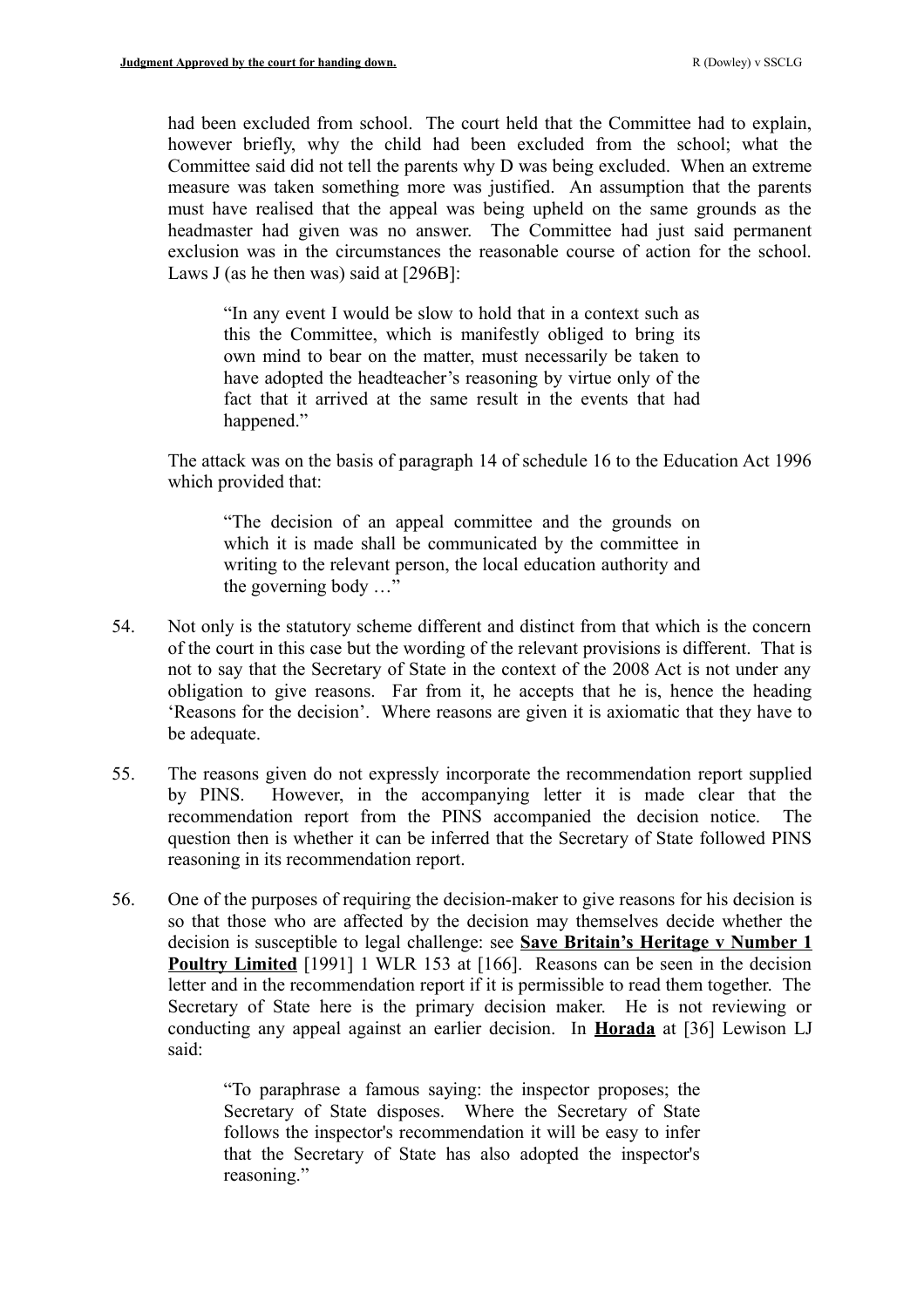- 57. **Horada** concerned a decision on a CPO relating to the Shepherd's Bush Market area. The CPO was made under section 226(1)(a) of the Town and Country Planning Act 1990 to facilitate the development or redevelopment of land. There had been a tenday public inquiry after some 200 objections had been lodged to the CPO. The Inspector's report recommended that the CPO should not be confirmed. The position there was different to that in the current case as there was a difference of opinion between the reporting inspector and the ultimate decision-maker. That is not the case here. I can see no basis, therefore, why the recommendation report cannot be taken to be part of the reasoning of the defendant. The claimant knew from the recommendation report what the reasons for the recommendation were and could gauge whether the decision was susceptible to legal challenge. The claimant was well aware if the documents are read together of what had been decided and the reasons for the decision.
- 58. When the exercise is done of reading the recommendation report with the decision it is clear from the recommendation report that matters expressed to be of concern now to the claimant were known to, and expressly considered, by PINS. Paragraph 4.24 of the report refers to the letter of 23 July 2015 from the landowners' agent and the schedule attached thereto it records:

"The letter stated, amongst other points on this matter, that these would cause long-term disruption to crop production, their clients' shooting enterprise, and, by implication, the employment of staff on their clients' estate."

59. Under a section of the report headed 'Human Rights Act 1999' the following was stated:

> "4.61. If the Secretary of State is minded to grant authorisation for this section 53 application, it is considered that granting an authorisation which is in accordance with the provisions of section 53 (which includes a right to compensation for any damages caused to any land or chattels) and which is granted subject to conditions, would be justified and proportionate in the wider public interest.

> 4.62. The landowners' agent stated in their letters dated 3 December 2015 and 22 December 2015 that in the absence of a licence providing an appropriate basis for compensating financial losses arising from disruption to their commercial shooting and other activities on the estate, the financial harm caused to the landowners arising from the section 53 would be disproportionate and an unjustifiable breach of their human rights. As described above, the landowners' agent also contends that the authorisation duration is unrealistic and would result in sequential applications for extensions to the section 53 authorisation, and that such an approach would not be reasonable or proportionate in its impacts on the landowners' and the occupiers of Potters Farm's human rights.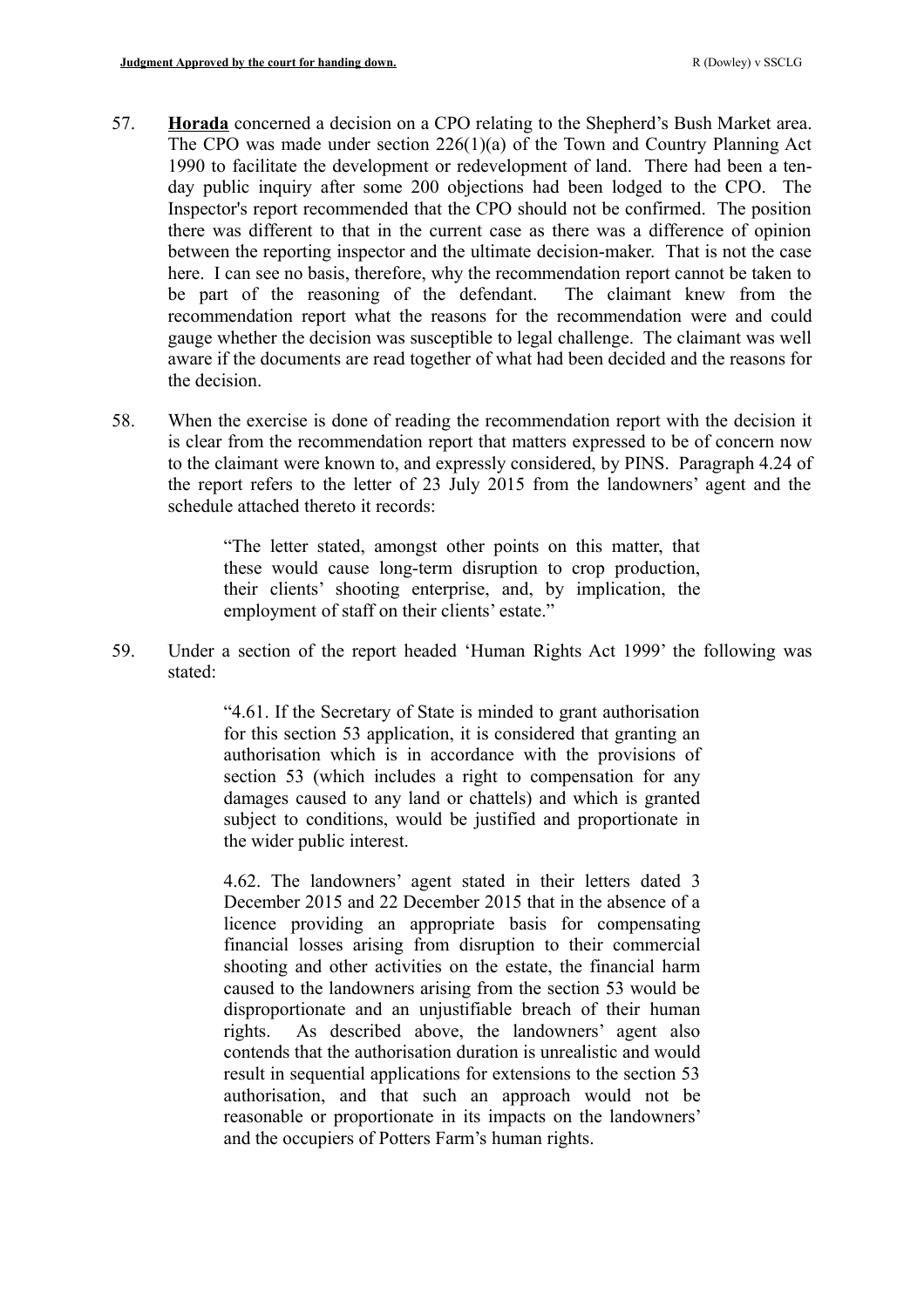4.63. The Planning Inspectorate, having considered the authorisation request and the correspondence from the landowners and their agents with regard to the authorisation in relation to human rights, is satisfied that the section 53 authorisation to 'The Land' (excluding Potters Farm) is both lawful and proportionate."

- 60. Paragraph 4.61 clearly identifies the importance of the statutory scheme and its provision for compensation.
- 61. Paragraph 4.62 records the claimant's arguments, in letters dated 3 December 2015 and 22 December 2015, that without a licence the financial harm caused to the landowners arising from the section 53 authorisation would be a disproportionate and unjustifiable breach to their human rights.
- 62. Paragraph 4.63 provides an overall conclusion, having taken into account the authorisation request and the correspondence from the landowners. It was clearly part of that recommendation that the statutory scheme provided sufficient protection for the claimant.
- 63. It follows that when the recommendation report and the reasons are read together, fairly and as a whole, the reasons that were given were sufficient. It is clear that the Secretary of State accepted that arguments about compensation would take place before an independent tribunal to enable it to determine issues of both principle and amount. The degree of particularity which the claimant seeks in this part of its claim is, in my judgment, not justified by the statutory scheme in question.
- 64. This ground fails.

Ground 2: That the defendant failed lawfully to assess the reasonableness of the parties' negotiation because he misunderstood the nature of the issue between the parties

- 65. The claimant contends that the context to grounds 2 and 3 is important. The question is whether a pre-condition to the negotiations should operate as a cap on the landowner. The claimant contends that such a position would be unlawful because that would not be following PINS guidance on fees regulations. One would expect the applicant to behave reasonably. It was not unreasonable to make an order so that the applicant bore the cost of the claimant's professional advice. That would have to be costs that were reasonably incurred but which may go beyond the cap that the applicant had set.
- 66. In the recommendation report under the heading 'Applicant's efforts to agree voluntary access' a review of the inter parties correspondence is set out. The recommendation report says:

"4.35. During the course of consideration of the authorisation request, the applicant states in letters dated 27 August 2015, 18 December 2015 and 20 January 2016 that the difference in opinion on the issues of costs remains outstanding between the parties and they cannot envisage this being resolved to the satisfaction of both parties. The applicant maintains that the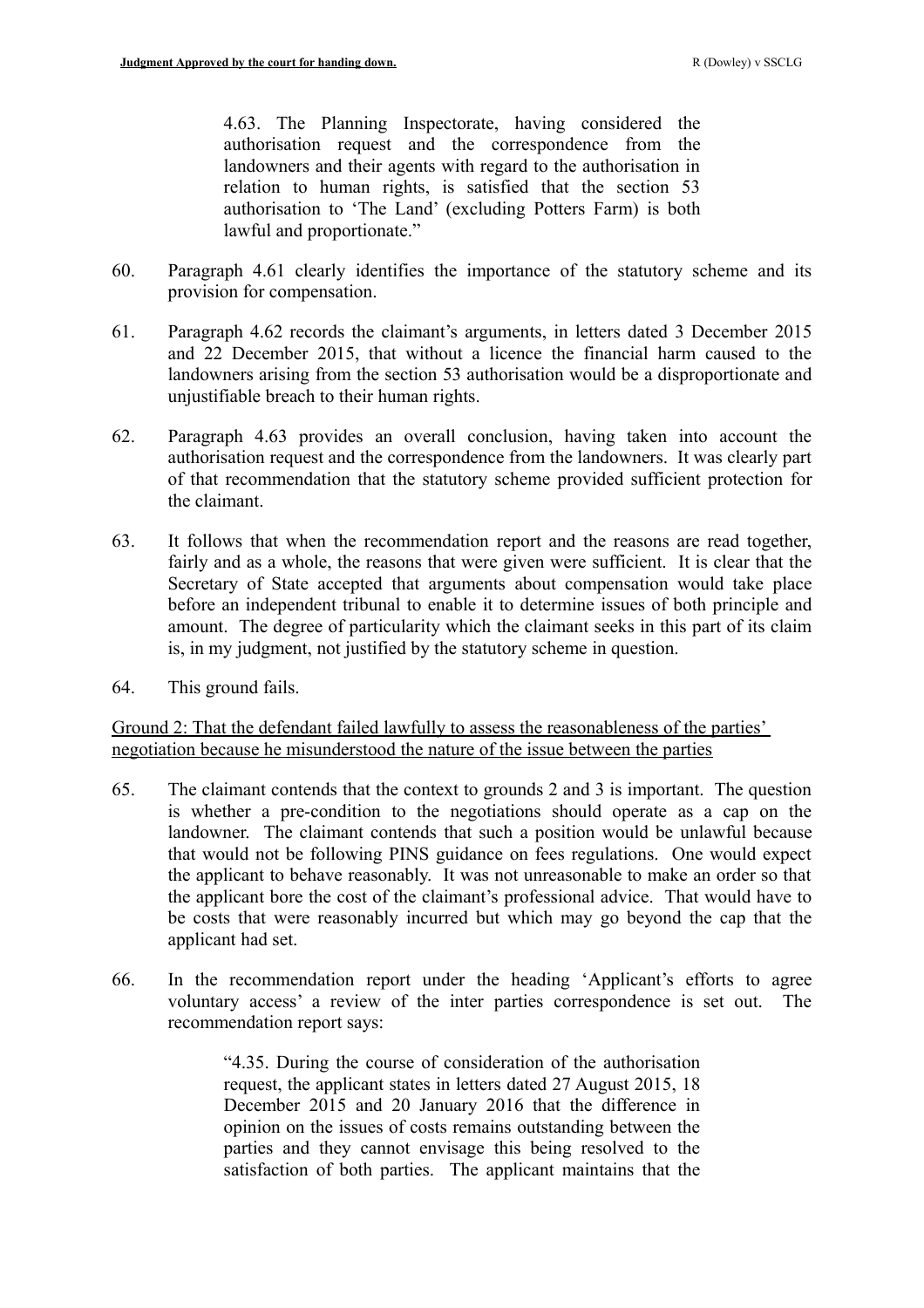position remains the same and they have no confidence that matters would be resolved outside of the section 53 process.

4.36. The landowners' agent described in correspondence of 23 July 2015, 19 August 2015, and 22 January 2016 why they believe the applicant has not acted reasonably in contrast to the landowners' reasonable behaviour. The points raised by the landowners' agent on this matter relate to:

- $\bullet$  the lack of progress with the proposed development;
- the need for the landowners to have access to the necessary professional advice;
- the landowners requiring an undertaking in respect of their reasonable costs; and
- the landowners' right to refuse access to their land until an appropriate and reasonable costs undertaking is agreed with the applicant.

4.37. In their letter of 2 August 2015 [sic; scil: 19 August 2015], the landowners' agent asked the Planning Inspectorate to delay the determination of the authorisation request to enable the applicant and landowners to negotiate a fee undertaking and an access licence, for a maximum of two months. The landowners' agent stated in a number of letters and emails that they believe an agreement could be reached outside of the section 53 process.

4.38. Although the landowners have expressed willingness to agree an access licence outside of the section 53 authorisation, the issue of what their agent describes as 'the costs hurdle' remains (paragraph 18 of the landowners' agent's letter of 3 December 2015). Paragraph 9 of that letter acknowledges that the draft licence submitted by the applicant to the landowners in three letters during 2014 (NB. The letter referenced as 9 May 2014 in the 3 December letter is not included with the authorisation request) contained what he described as 'sensible provisions' including provision for the Licensor's reasonable and proper costs for entering into the licence. He notes that there was no capped limit for those costs in the draft licence but that a cap emerged in later correspondence."

67. The claimant contends that both there, and in paragraph 4.41, which reads:

"4.41. Both parties accept that an agreement to pay reasonable legal and professional fees would have been appropriate in negotiating a mutually acceptable arrangement for access. In essence, the 'costs hurdle' referred to by Mr Winter appears to be a difference of opinion as to the level of fees that would be reasonable in the circumstances."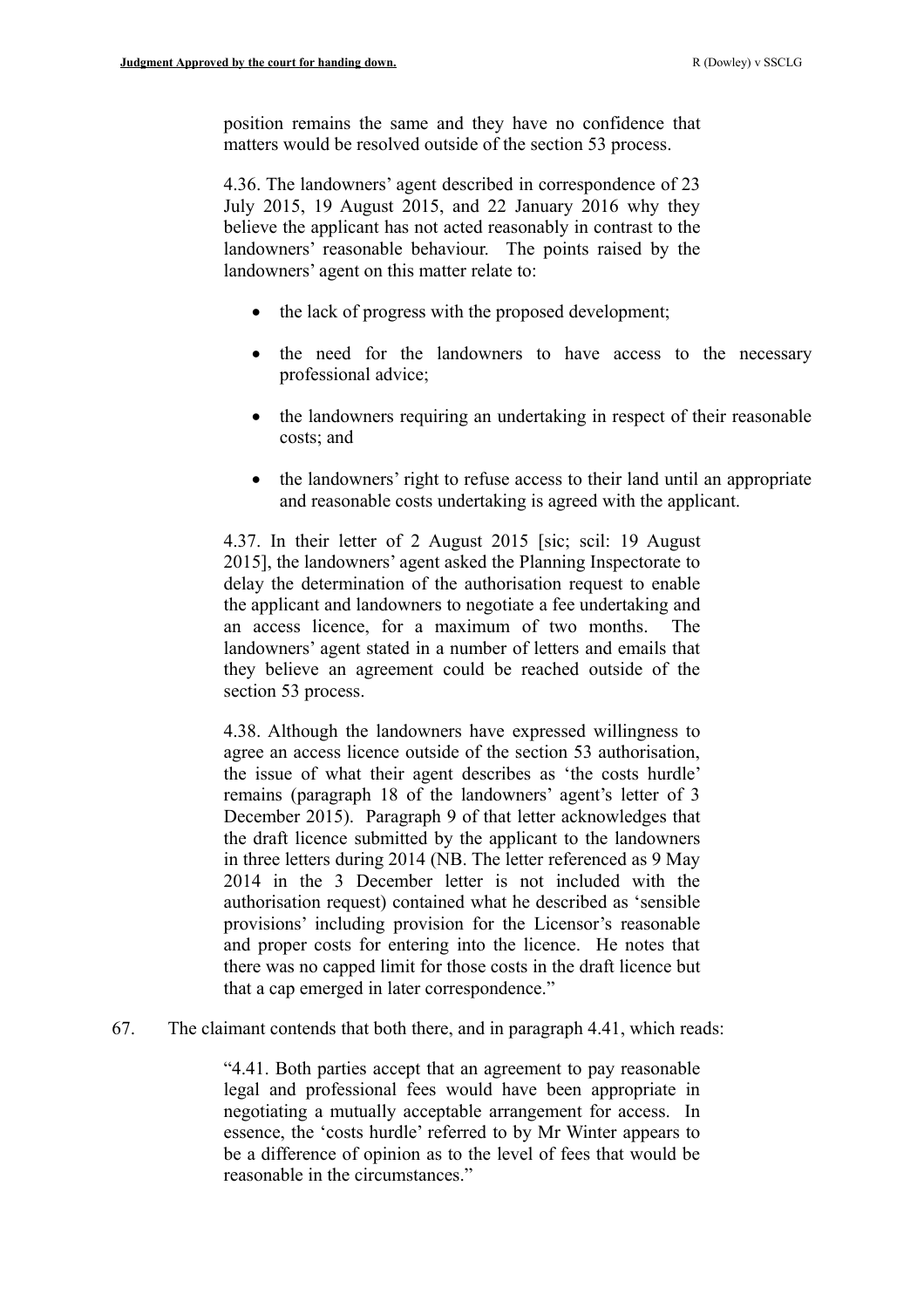the reference to "costs hurdle" illustrates the misunderstanding of the issue on the part of PINS. The issue between the parties was whether there should be a cap on the claimant's costs. The claimant refused to allow access to her property until there was an agreement on fees. That was not an unreasonable stance to adopt. The defendant's error was that he failed to consider this key issue of principle and/or gave no reasons for how he resolved it.

- 68. Negotiations did not proceed because the interested party was not prepared to underwrite the claimant's reasonable costs. It was important for the defendant to grapple with and rule upon that issue. It would clearly not be reasonable for a landowner to have to pay for her own costs when she had no interest in a public project.
- 69. There had been other cases where uncapped fees had been allowed.
- 70. The PINS guidance on fees makes it clear that the applicant has to conduct reasonable negotiations. That had not happened here.
- 71. The defendant refers to the correspondence between the interested party and the claimant. First, a letter dated 9 July 2014 from EDF, which said:

"As I stated in my letter of 26 June we are unable to offer an unlimited undertaking to cover your fees. Any undertaking we provide would initially be limited to £60,000 and then subject to periodic review as negotiations progress."

That was repeated in a letter of 21 July 2014 in which Ms Harding-Edgar, the land program manager of EDF, said:

"EDF Energy is willing to provide an undertaking for fees in relation to the negotiation of the licence and negotiations for acquisition of your client's land as may be required for the Sizewell C project. Such an undertaking is proposed initially to be limited to £60,000 and would cover all reasonable professional adviser costs, properly incurred and evidenced."

72. On 10 September 2014 Ms Harding-Edgar wrote a further letter in which she said:

"From experience of negotiating such agreements, the undertaking for fees that we have offered is adequate for what we are proposing. The undertaking would be split between the access licence (up to £20,000) and the land acquisition (up to £40,000) in recognition that the acquisition is likely to be a more lengthy process. As previously stated, once negotiations commence, if the fees were to go beyond the ceiling, EDF Energy would be happy to review the undertaking, however such a review would clearly depend on the circumstances and why the fees had reached such a level."

73. The defendant contends that disputes are bound to occur, and indeed did occur, about what is reasonable. On 19 August 2015 in a letter from King & Wood Mallesons,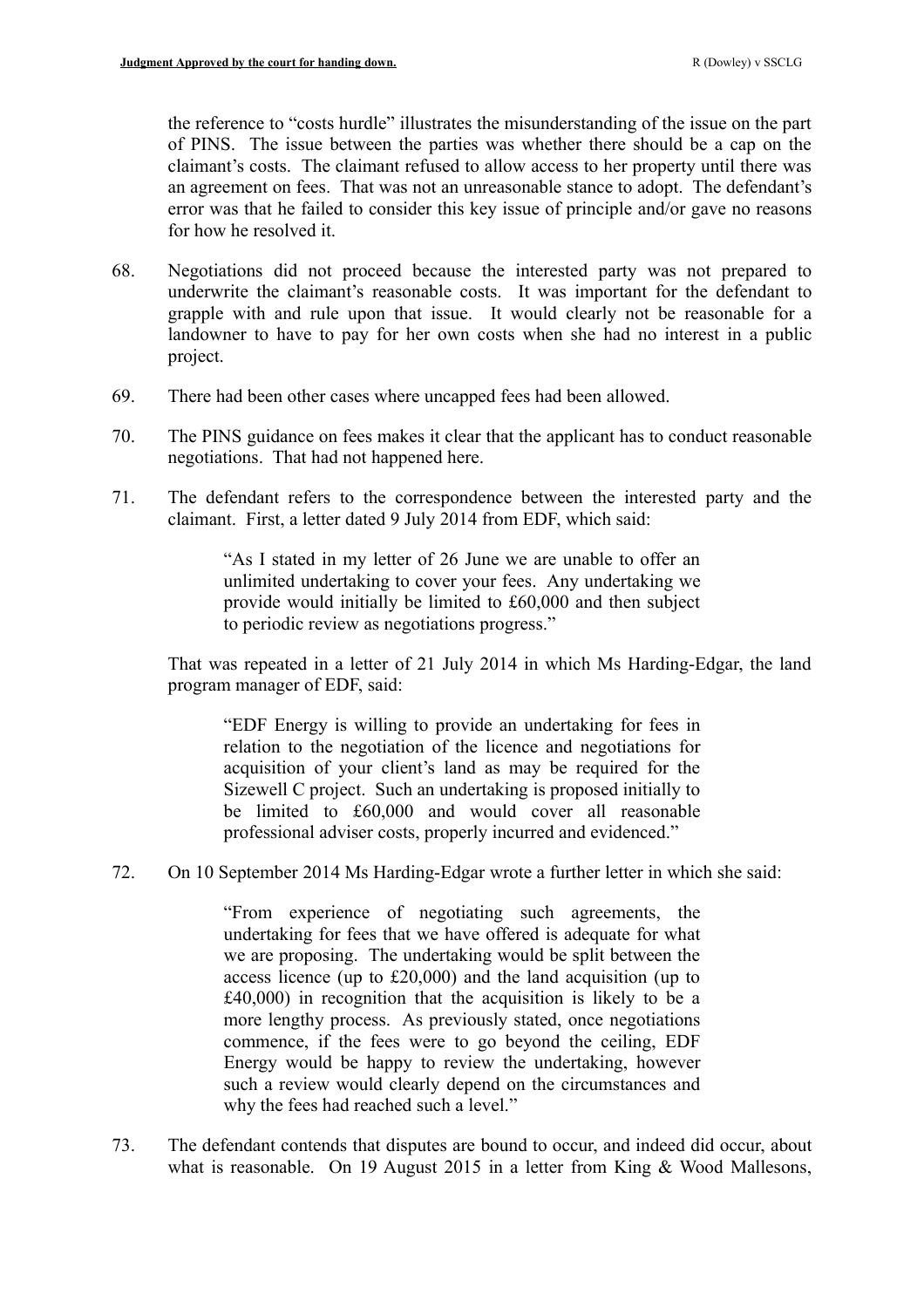solicitors then acting for the claimant, Mr Ricketts, the partner there dealing with the claim, said:

"[O]ur clients accept that they should only be able to recover their reasonable and proper costs and that these costs would, in the normal way, be capable of determination by an independent third-party's independent expert. If that does not give you sufficient comfort, our clients would additionally be prepared to put a ceiling on the costs that was capable of recovery. The ceiling would need to be placed at a high level given that the full nature of work that would be entailed is not yet known... We would propose that the ceiling should comprise:

- a. In relation to agents' fees, anticipated those to be those of Strutt & Parker, a figure of 5% of the consideration finally agreed ...
- b. In relation to all legal costs the figure is £250,000.
- c. In relation to other consultants, their proposed scope of work of a fee to be agreed in advance by the parties acting reasonable and, if necessary, arbitrated by an independent expert whose costs would be covered by the Applicant."
- 74. Advice from Strutt & Parker was that a considerable range of experts was likely to be necessary.
- 75. In dealing with that aspect PINS said from paragraph 4.42:

"4.42. The Planning Inspectorate is not in a position to evaluate whether the fees that have been incurred by the landowners are or are not reasonable. An offer was made at one stage of the negotiations to reimburse fees of up to £60,000, double the figure that the landowner had apparently already incurred at that stage.

4.43. The Planning Inspectorate has considered the correspondence from all parties and is satisfied that the applicant has sought to agree access with the landowners over a reasonable period of time (between 2013 and 2015) and on reasonable terms. The Planning Inspectorate also considered that there is nothing in the correspondence to suggest that further negotiations would result in the reaching of an agreement."

76. The defendant submits that in the light of the correspondence the reference to costs hurdle was an entirely appropriate description. Paragraph 4.42 was dealing with the costs cap and answering the question posed by the guidance, namely, had the applicant acted unreasonably. There is nothing to suggest that PINS misunderstood the situation. They had correctly understood the correspondence and the issues.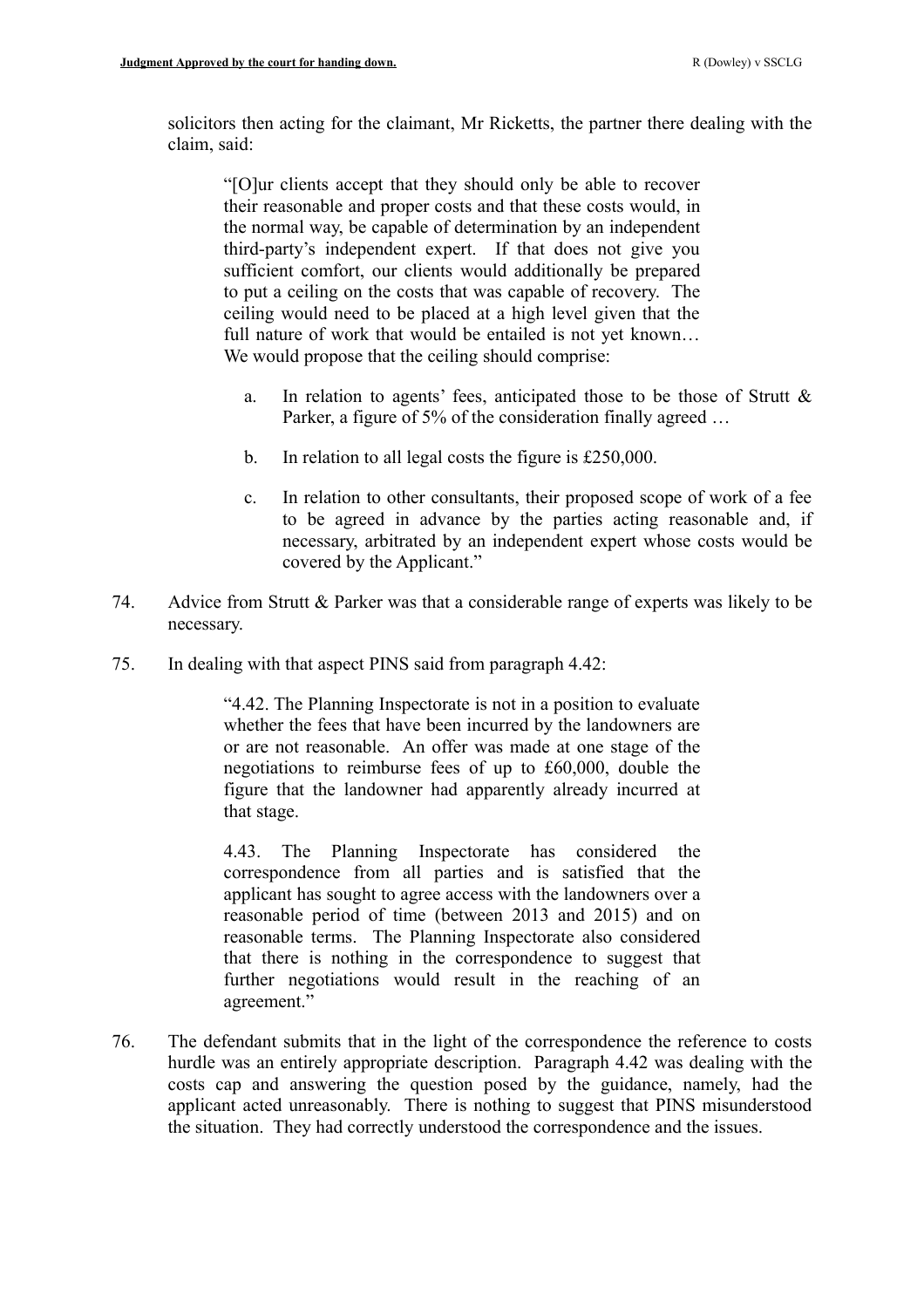#### Discussion and conclusions

77. Although dealing with a different issue the case of **Innovia Cellophane** (supra) was concerned with an authorisation granted under section 53 of the 2008 Act. There, one of the issues was whether the authorisation had been granted as a last resort as was the advice that it should be under Advice Note 5: section 53 then in force. Again, negotiations had broken down and an issue was whether there was anything in the recommendation report or on the face of the authorisation which enabled the claimants to understand how the breakdown had been dealt with and whether the Infrastructure Planning Commission had properly taken into account the factual position. Cranston J said:

> "34. In my judgment, it cannot be said that the Commission's decision to issue the section 53 authorisation as a last resort was in any way disproportionate or flawed. In making that judgment all the circumstances were relevant, including the fact that after a prolonged period the parties had not been able to reach agreement. It is plain from the secretariat report that the Commission did have regard to the guidance on last resort. There is no possible basis for inferring that the Commissioner, Lorna Walker, ignored this or failed to apply it when she was expressly told that was the approach required. She was provided with the report and the full correspondence. She was aware of the competing contentions of the parties about the history of the negotiations. It is clear from her witness statement that she read the whole file, applied the guidance and concluded that it was necessary to grant the section 53 authorisation as a last resort. There is no discrepancy between what was said at the time and what she has now told the court. It simply will not do for Mr Warren to question what a senior public official has said in a witness statement and not be prepared to apply to cross-examine her.

35. There was no need for the Commission, in reaching its conclusion, to determine whose fault it was that agreement between the parties had not been reached. I reject the claimants' contention that so long as they as the landowners were prepared to negotiate in good faith the presumption should be that reasonable efforts have not been exhausted. In practice that would give a landowner a ransom over a project, because negotiations in good faith could continue almost indefinitely. Such an approach would not accord with the Commission's statutory remit. Ultimately at what point negotiations can be judged to have failed, and the last resort reached, is a matter of judgment for the Commission, in the light of all the circumstances. From the history of the negotiations I have outlined above, the fact is that over a prolonged period, and for whatever reason, the claimants and NNB had not reached any sensible agreement to give NNB access to the land. Given that history, and the Commission's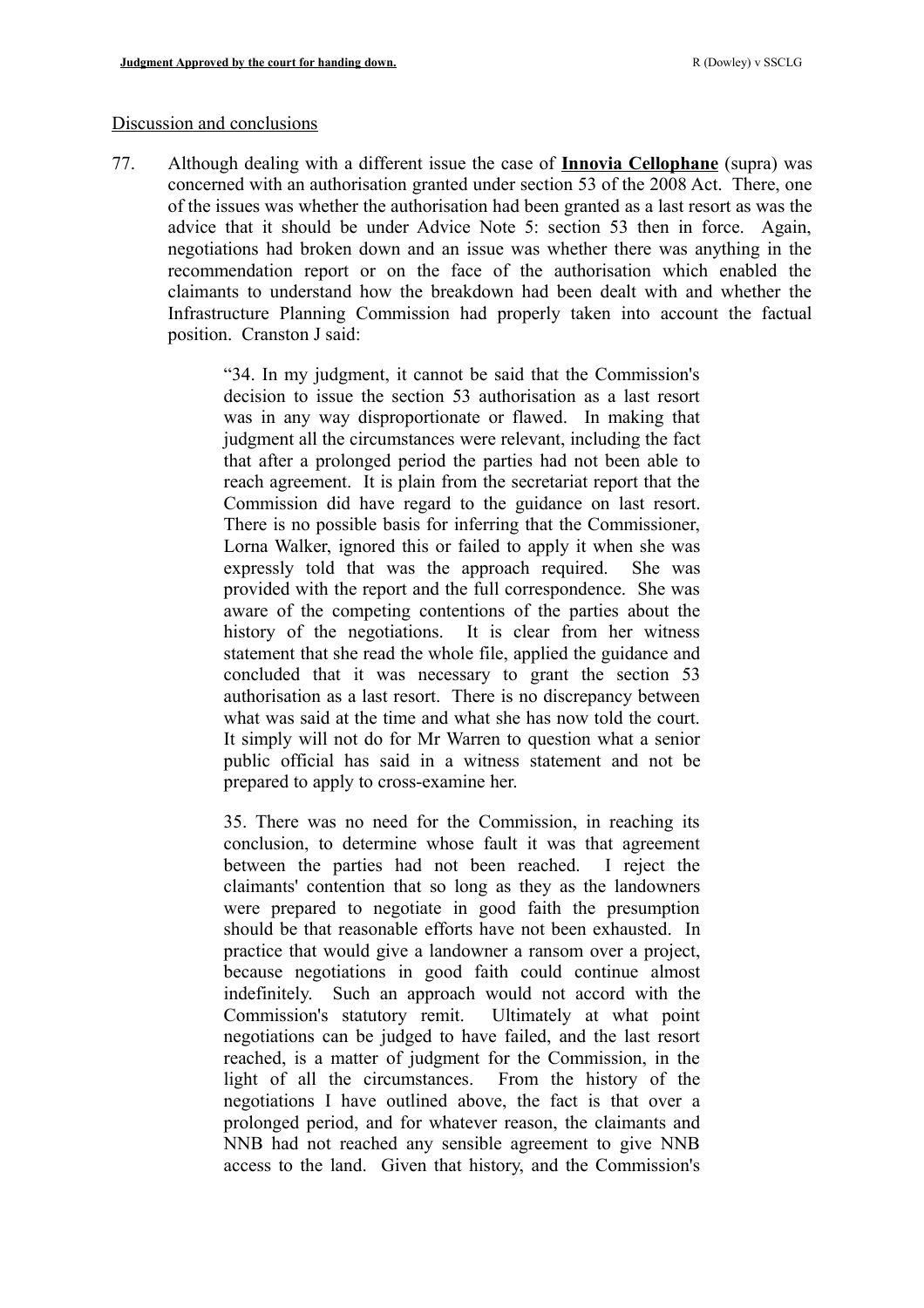statutory remit to decide applications for nationally significant infrastructure projects expeditiously, there was nothing flawed about the Commission's conclusion that the section 53 authorisation was required as a last resort."

- 78. It is clear from that that there was no duty on the Secretary of State to determine why negotiations had failed or who was at fault. The key test posed by the guidance now is whether it was unreasonable for the interested party to say that they would not pay, in the first instance, fees above a certain level.
- 79. It is clear from the extracts from the correspondence that I have set out that there was a disagreement between the parties as to what were reasonable fees. In those circumstances, to refer to the difference as a "costs hurdle" was an entirely appropriate description.
- 80. It is clear from paragraph 4.42 of the recommendation report that PINS were indeed answering the question posed by the guidance as to whether the applicant had acted reasonably. There is nothing to say that PINS had misunderstood the question. In those circumstances, to allow a potential claimant for compensation to run-up unlimited fees would be, prima facie, unreasonable. There is, therefore, a strong argument to say that costs should, in appropriate circumstances, be dealt with in a staged way with the initial imposition of a cap. The approach of the interested party was clearly taken into account in the PINS report in considering whether in the correspondence that the applicant had acted in a reasonable manner through offering reasonable terms and over a reasonable period of time. PINS were clearly of the view that was the case.
- 81. As stated under ground 1 in the circumstances there was no need for the Secretary of State to go further and produce additional reasons.

Ground 3: Whether the period over which the defendant considered it reasonable to negotiate was unfairly and improperly curtailed

- 82. The claimant contends that the reasons refer to agreements sought between October 2012 and May 2015 and conclude that "the applicant has sought to agree access to the land … over a reasonable period of time (between 2013 and 2015) … and … there is nothing in the correspondence to suggest that further negotiations would result in reaching an agreement." The problem with that is that it fails to have regard to negotiations that postdate the application i.e. after July 2015. The claimant says that is of particular importance given the letter from PINS of 9 July 2015 that they would strongly encourage both parties to restart negotiations. It was a material consideration to take into account post-application correspondence. It all goes to whether the stance adopted by the parties is reasonable or not.
- 83. On the defendant's analysis it would be possible for a section 53 applicant simply to refuse to negotiate once an application is submitted so that there is no prospect of agreement. That would distort the process and is not the basis upon which compulsory right should be acquired.
- 84. The defendant points to the record of negotiations considered as set out within the recommendation report from paragraph 4.35: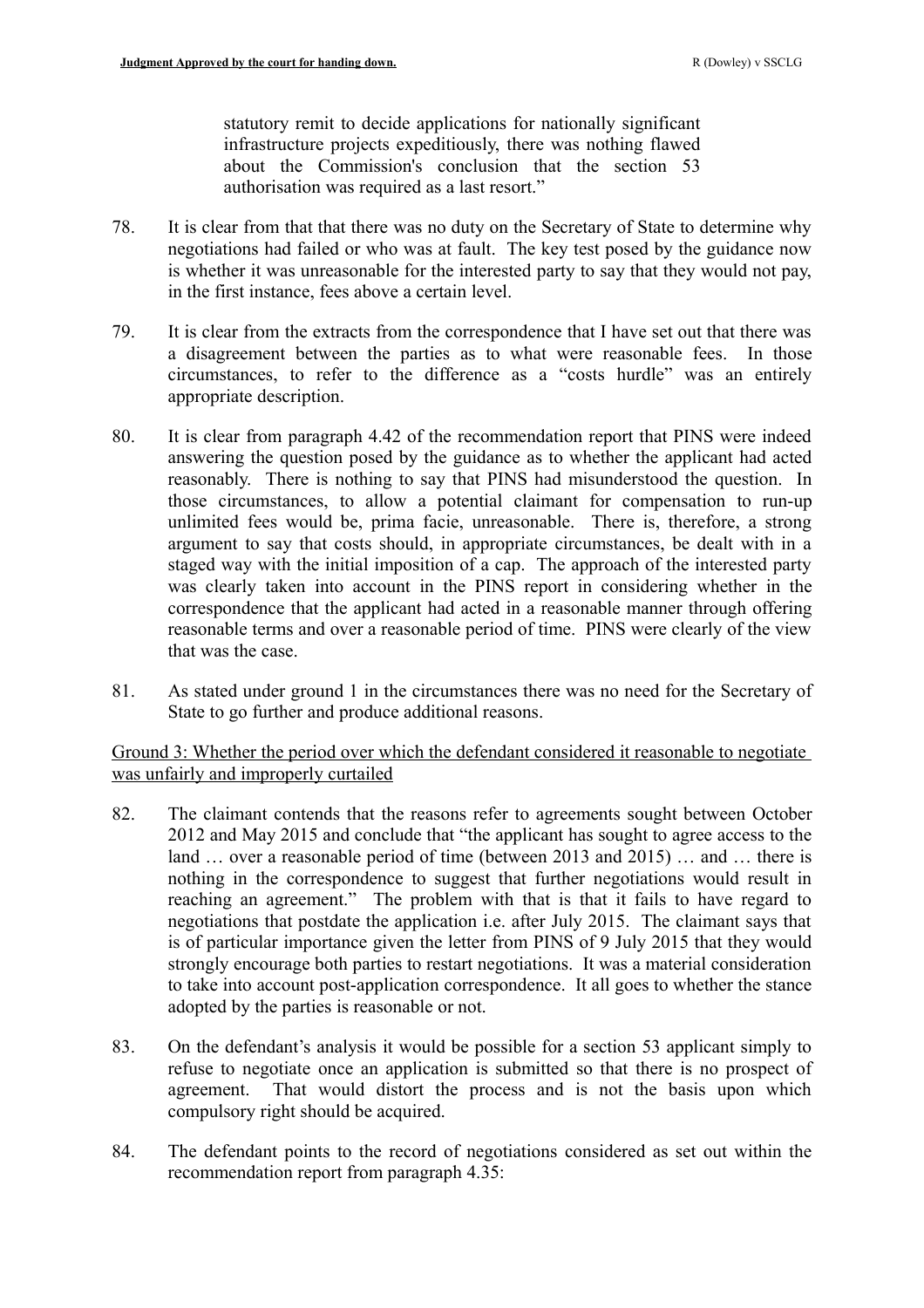"4.35. During the course of consideration of the authorisation request, the applicant states in letters dated 27 August 2015, 18 December 2015 and 20 January 2016 that the difference in opinion on the issues of costs remains outstanding between the parties and they cannot envisage this being resolved to the satisfaction of both parties. The applicant maintains that the position remains the same and they have no confidence that matters would be resolved outside of the section 53 process.

4.36. The landowners' agent described in correspondence of 23 July 2015, 19 August 2015, and 22 January 2016 why they believe the applicant has not acted reasonably in contrast to the landowners' reasonable behaviour. The points raised by the landowners' agent on this matter relates to:

- the lack of progress with the proposed development;
- the need for the landowners to have access to the necessary professional advice;
- the landowners requiring an undertaking in respect of their reasonable costs; and
- the landowners' right to refuse access to their land until an appropriate and reasonable costs undertaking is agreed with the applicant.

4.37. In their letter of 2 August 2015 [sic; scil: 19 August 2015], the landowners' agent asked the Planning Inspectorate to delay the determination of the authorisation request to enable the applicant and landowners to negotiate a fee undertaking and an access licence, for a maximum of two months. The landowners' agent stated in a number of letters and emails that they believe an agreement could be reached outside of the section 53 process.

4.38. Although the landowners have expressed willingness to agree an access licence outside of the section 53 authorisation, the issue of what their agent describes as 'the costs hurdle' remains (paragraph 18 of the landowners' agent's letter of 3 December 2015). Paragraph 9 of that letter acknowledges that the draft licence submitted by the applicant to the landowners in three letters during 2014 (NB. The letter referenced as 9 May 2014 in the 3 December letter is not included with the authorisation request) contained what he described as 'sensible provisions' including provision for the Licensor's reasonable and proper costs for entering into the licence. He notes that there was no capped limit for those costs in the draft licence but that a cap emerged in later correspondence.

4.39. In their letter of 23 July 2015 the landowners' agent summarised the position about costs as follows: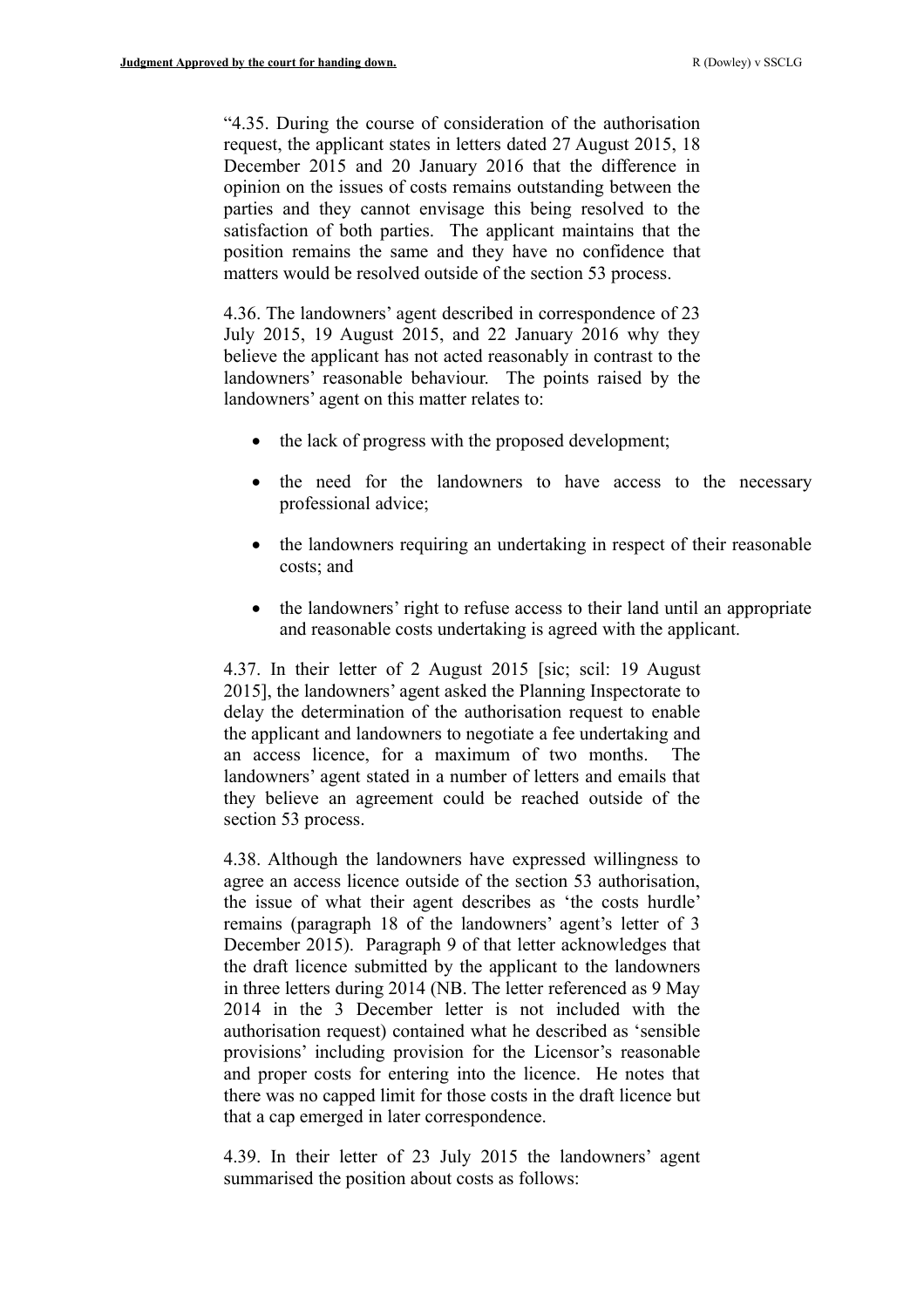- in November 2013, the applicant had offered to reimburse 'costs for all reasonable incurred professional fees';
- by July 2014 the applicant had already incurred fees of  $£30,000;$
- in July 2014 the applicant offered an undertaking limited to £60,000;
- in July 2015, the agents wrote to the applicant asking if the November 2013 offer remained open;
- the applicant replied offering 'reasonable legal and professional fees up to £20,000'.

4.40. The applicant initially confirmed that they would continue to negotiate outside of the authorisation request, but that they had no confidence in the negotiations. The applicant confirms in its correspondence of 20 January 2016 that they would not negotiate further, but await the outcome of the authorisation request."

85. It is quite clear from the contents of paragraph 4.43 that PINS had considered the correspondence from all parties and that there was nothing in it to suggest that the further negotiations would result in the reaching of an agreement.

# Discussion and conclusions

- 86. Although in 4.43 "between 2013 and 2015" does appear in brackets after the phrase "a reasonable period of time" it is clear from a fair reading of the report and the dates attributed to the various letters that PINS did in fact take into account correspondence after the application: see paragraphs 4.35, 4.36, 4.37, 4.38, 4.39 and 4.40.
- 87. The problem was that, despite taking into account correspondence over a protracted period of time, there was nothing to suggest that the position between the parties had changed. In short, they had reached an impasse as a result of failing to agree on the issue of payment of fees. But the fact that PINS expressly recorded letters after the date of application and, indeed, encouraged continuing negotiations without prejudice to the processing of the section 53 application illustrates that they took the decision on the basis of all circumstances up to and including 20 January 2016. Thus there was no omission of a material consideration nor was their conclusion irrational or unfair.
- 88. This ground fails also.

## Is this an Aarhus claim?

89. There is a dispute between the claimant and the defendant as to whether this is a claim to which the Aarhus Convention applies. The claimant contends that this is a claim involving national law relating to the environment which should benefit from the protection in CPR 45.41 to 45.43.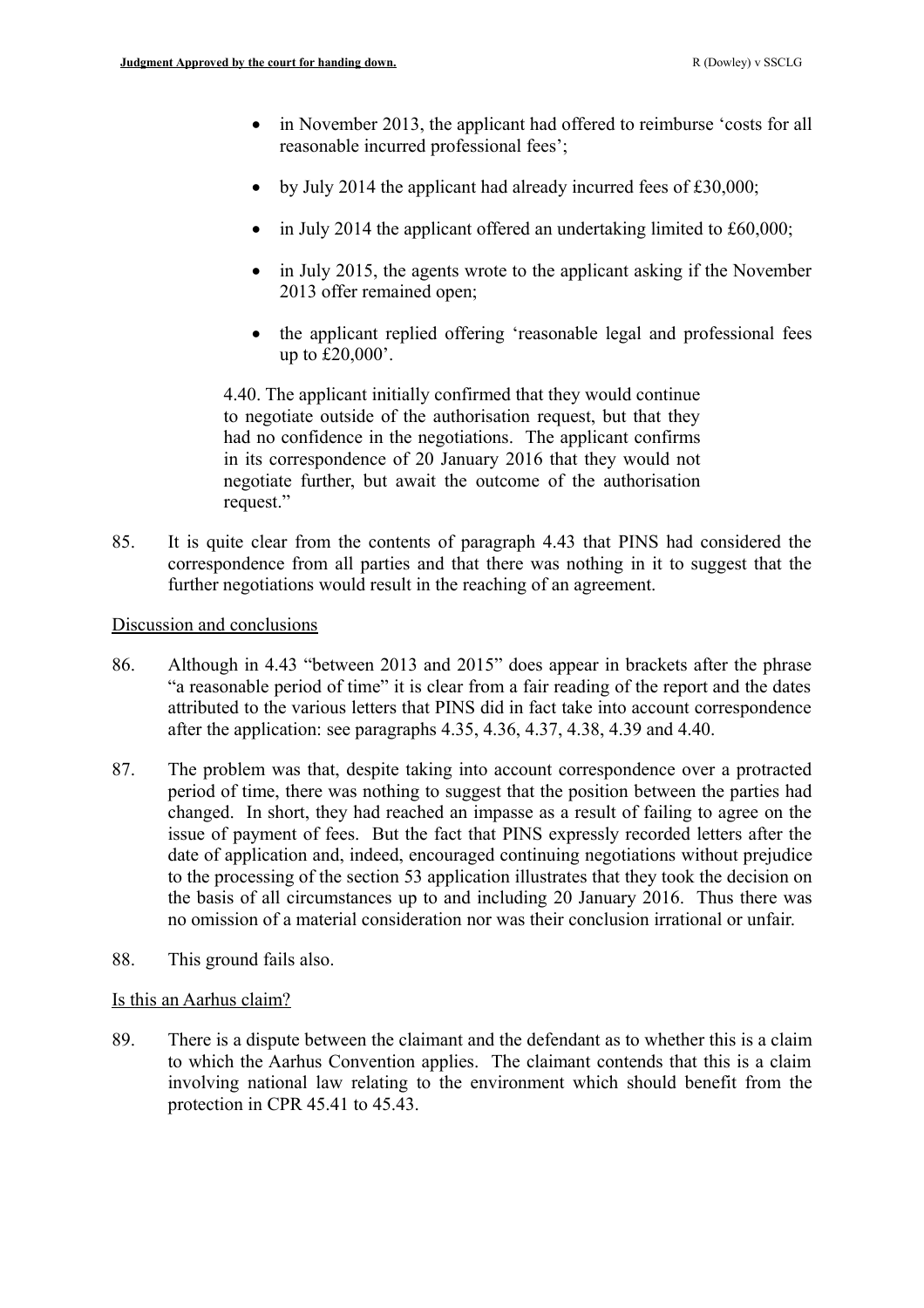- 90. The claimant submits that the case involves law relating to the environment in two clear respects. First the decision affects the claimant's land used inter alia for agriculture and shooting grouse. It will have an adverse effect on that land.
- 91. It is clear from **Secretary of State for Communities and Local Government v Venn** [2015] 1 WLR 2328 that environmental matters and environmental information are to be given a broad meaning. Applying that to the circumstances here the surveys to be carried out will have a temporary but significant impact on the land of the Estate.
- 92. Secondly, the decision relates to environmental law on a much larger level. It is part of the planning consent process for a project with major environmental implications.
- 93. If the decision were under challenge by an environmental amenity group arguing, for example, that the surveys would affect their management, or that it ought to have been consulted, it would unarguably have been an environmental claim. It is submitted that the position should be no different because the claim is brought by landowners.
- 94. The defendant contends that the claimant is wrong. Cranston J observed, when granting permission on all grounds, that this was not an Aarhus claim.
- 95. The defendant submits that this is a challenge about compensation for access to land.
- 96. As a result the case is not about a decision relating to environmental law so that **Venn** does not assist the claimant. Nor it is a case for the benefit of the environment so that **R (McMorn) v Natural England** [2016] PTSR 750 does not apply either.
- 97. Accordingly the claimant is not entitled to Aarhus costs protection.

## Discussion and conclusions

- 98. Article 9(3) of the Aarhus Convention applies to provide access to justice for members of the public to challenge "acts or omissions by … public authorities which contravene provisions of national law relating to the environment."
- 99. The definition of "environment" is to be given a broad meaning: see **Venn**, and **Lesoochranarske Zoskupenie VLK v Ministerstvo Zivotneho Prostredia Slovenskej Republiky** (Case C-240/09) [2012] QB 606.
- 100. The impugned decision is made under section 53 of the 2008 Act for the grant of authorisation to enter onto the land of another to carry out surveys, both non-intrusive and intrusive.
- 101. The execution of such surveys, in my judgment, relates to the environment; especially when that is given a broad meaning.
- 102. Accordingly, I find that this claim, which is to the authorisation enabling those surveys to be carried out, is one that benefits from the protection of the Aarhus Convention.
- 103. It would be different if this was a claim against an award or the principle of compensation under section 53(7) or 53(8) but that is not this claim. Whilst compensation matters have featured large and may be the ultimate interest of the